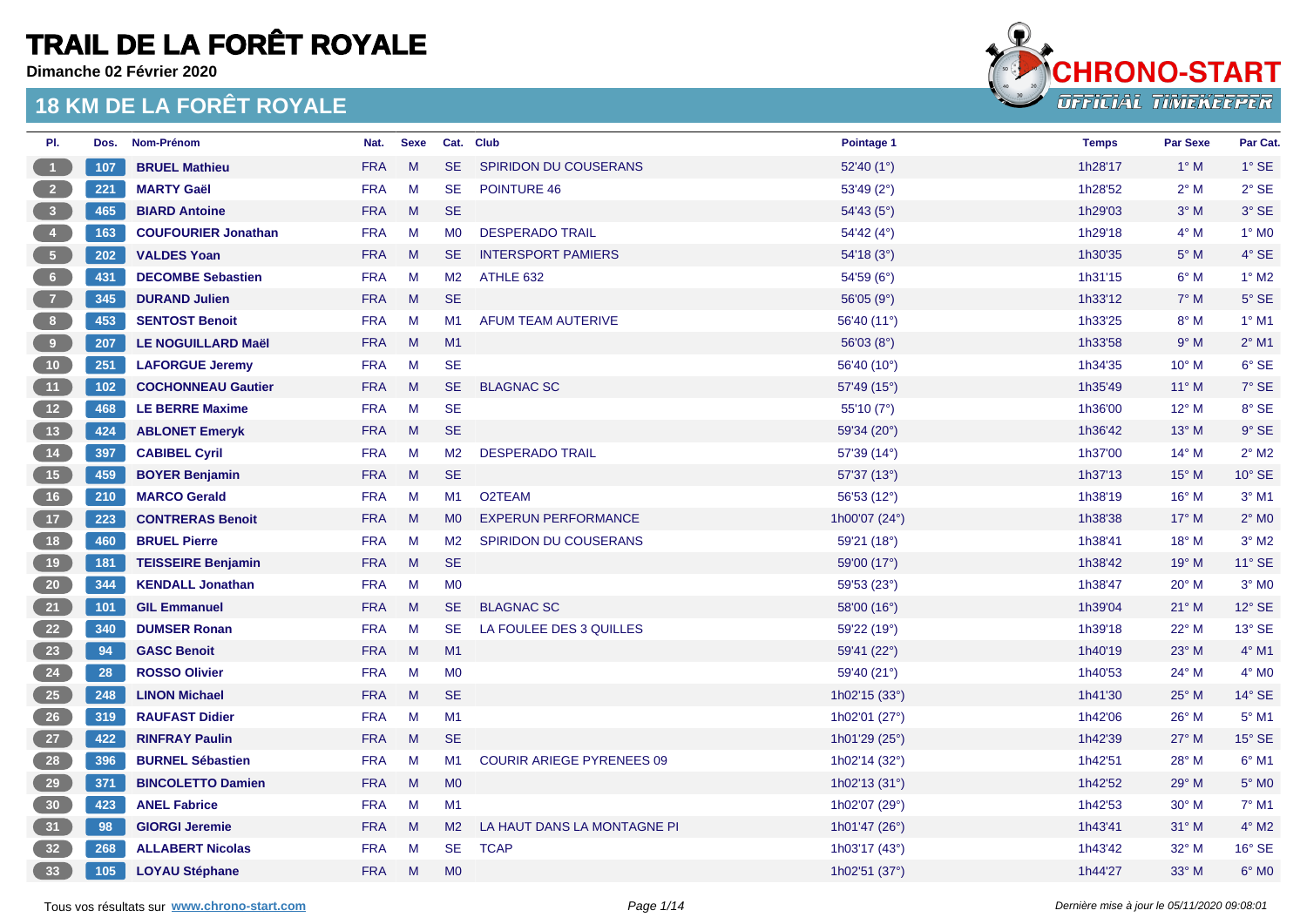**Dimanche 02 Février 2020**



| PI.             | Dos. | Nom-Prénom                    | Nat.       | <b>Sexe</b> |                | Cat. Club                         | Pointage 1    | <b>Temps</b> | <b>Par Sexe</b> | Par Cat.                 |
|-----------------|------|-------------------------------|------------|-------------|----------------|-----------------------------------|---------------|--------------|-----------------|--------------------------|
| 34              | 57   | <b>LOUREIRO Jérémy</b>        | <b>FRA</b> | M           | <b>SE</b>      |                                   | 1h02'09 (30°) | 1h44'34      | 34° M           | 17° SE                   |
| 35 <sup>°</sup> | 78   | <b>GRASSET Romain</b>         | <b>FRA</b> | M           | M <sub>0</sub> |                                   | 1h02'06 (28°) | 1h44'43      | 35° M           | 7° M <sub>0</sub>        |
| 36              | 189  | <b>GRANIER Loic</b>           | <b>FRA</b> | M           | M <sub>0</sub> |                                   | 1h03'09 (40°) | 1h45'07      | 36° M           | $8^\circ$ MO             |
| 37              | 418  | <b>MAZET Bernard</b>          | <b>FRA</b> | M           | M <sub>5</sub> | <b>TEAM BONNERY CARCASSONNE</b>   | 1h02'49 (36°) | 1h45'18      | 37° M           | $1^\circ$ M <sub>5</sub> |
| 38              | 322  | <b>REY Bernard</b>            | <b>FRA</b> | M           | M3             | LAURAGAIS ATHLE CASTELNAUD        | 1h03'08 (39°) | 1h45'22      | 38° M           | $1^\circ$ M3             |
| 39              | 197  | <b>PINAUD Guillaume</b>       | <b>FRA</b> | M           | <b>SE</b>      | <b>SPIRIDON CLUB PAYS D'OLMES</b> | 1h02'30 (34°) | 1h45'45      | 39° M           | 18° SE                   |
| 40              | 370  | <b>BOUTIN Florian</b>         | <b>FRA</b> | M           | <b>SE</b>      | LES FADAS DU PLANTAUREL           | 1h03'10 (41°) | 1h45'47      | 40° M           | 19° SE                   |
| 41              | 352  | <b>TANTY Florian</b>          | <b>FRA</b> | M           | <b>SE</b>      |                                   | 1h02'32 (35°) | 1h46'00      | $41^{\circ}$ M  | 20° SE                   |
| 42              | 382  | <b>GRANIER Ludovic</b>        | <b>FRA</b> | M           | M1             |                                   | 1h03'07 (38°) | 1h46'06      | 42° M           | 8° M1                    |
| 43              | 139  | <b>DUTAP Valentin</b>         | <b>FRA</b> | M           | <b>ES</b>      |                                   | 1h04'30 (44°) | 1h46'36      | 43° M           | $1^\circ$ ES             |
| 44              | 360  | <b>DEDIEU Georges</b>         | <b>FRA</b> | M           | M3             | LAURAGAIS ATLETISME CASTELI       | 1h05'31 (47°) | 1h47'12      | 44° M           | $2^{\circ}$ M3           |
| 45              | 435  | <b>WEIDNER Matthieu</b>       | <b>FRA</b> | M           | M <sub>2</sub> | CYCLIC31                          | 1h04'33 (45°) | 1h47'32      | 45° M           | $5^{\circ}$ M2           |
| 46              | 405  | <b>STEWART Doug</b>           | <b>FRA</b> | M           | <b>MO</b>      |                                   | 1h03'11 (42°) | 1h47'48      | 46° M           | $9°$ MO                  |
| 47              | 277  | <b>BOTTIER Grégory</b>        | <b>FRA</b> | M           | M1             |                                   | 1h06'43 (65°) | 1h47'57      | 47° M           | $9°$ M1                  |
| 48              | 32   | <b>LEBOEUF David</b>          | <b>FRA</b> | M           | M1             | <b>TEAM TRAIL'QUILLOU</b>         | 1h04'46 (46°) | 1h48'13      | $48^\circ$ M    | $10^{\circ}$ M1          |
| 49              | 456  | <b>MONIER Christophe</b>      | <b>FRA</b> | M           | M <sub>2</sub> | PACOULIX LIMOUX                   | 1h05'50 (53°) | 1h48'19      | 49° M           | $6°$ M <sub>2</sub>      |
| 50 <sub>1</sub> | 353  | <b>DOUCE Romain</b>           | <b>FRA</b> | M           | <b>SE</b>      |                                   | 1h05'35 (49°) | 1h48'19      | 50° M           | 21° SE                   |
| 51              | 262  | <b>KEITA Osman</b>            | <b>MLI</b> | M           | <b>SE</b>      | <b>SPIRIDON DU PAYS D'OLMES</b>   | 1h06'08 (58°) | 1h48'19      | $51^\circ$ M    | 22° SE                   |
| 52              | 367  | <b>SIEURAC Pierre</b>         | <b>FRA</b> | M           | M <sub>0</sub> | <b>MAZERES COURSE PEDESTRE</b>    | 1h05'52 (55°) | 1h49'01      | 52° M           | 10° M0                   |
| 53              | 50   | <b>THUMEREL Philippe</b>      | <b>FRA</b> | M           | M <sub>4</sub> | SPIRIDON DU COUSERANS 09          | 1h05'46 (52°) | 1h49'02      | 53° M           | $1^\circ$ M4             |
| 54              | 325  | <b>ADROIT Benjamin</b>        | <b>FRA</b> | M           | <b>SE</b>      | <b>FOULEE DES 3 QUILLES</b>       | 1h07'05 (68°) | 1h49'04      | 54° M           | 23° SE                   |
| 55              | 232  | <b>CASTELAIN David</b>        | <b>FRA</b> | M           | M1             |                                   | 1h05'34 (48°) | 1h49'05      | 55° M           | 11° M1                   |
| 56              | 350  | <b>ALQUIER Magali</b>         | <b>FRA</b> | F           | M1             | PORTET ATHLETIC CLUB              | 1h05'38 (51°) | 1h49'07      | $1^{\circ}$ F   | $1^\circ$ M1             |
| 57              | 206  | <b>BOURGEOIS Marie-Noëlle</b> | <b>FRA</b> | -F          | M <sub>2</sub> |                                   | 1h06'13 (60°) | 1h49'14      | $2^{\circ}$ F   | $1^\circ$ M2             |
| 58              | 219  | <b>ALGUACIL Florent</b>       | <b>FRA</b> | M           | M <sub>0</sub> |                                   | 1h05'59 (56°) | 1h49'17      | $56^{\circ}$ M  | 11° MO                   |
| 59              | 420  | <b>BERGOUNIOUX Sylvain</b>    | <b>FRA</b> | M           | <b>SE</b>      |                                   | 1h06'48 (66°) | 1h49'29      | 57° M           | 24° SE                   |
| 60              | 69   | <b>VIDAL Virginie</b>         | <b>FRA</b> | F           | <b>SE</b>      |                                   | 1h07'04 (67°) | 1h49'34      | $3^{\circ}$ F   | $1^\circ$ SE             |
| 61              | 343  | <b>FABRE Gregory</b>          | <b>FRA</b> | M           | M1             | <b>TEAM BONNERY / ACP11</b>       | 1h07'22 (72°) | 1h49'54      | 58° M           | 12° M1                   |
| 62              | 193  | <b>SICARD Sebastien</b>       | <b>FRA</b> | M           | M <sub>2</sub> | <b>TUC TRIATLHON</b>              | 1h06'13 (59°) | 1h50'10      | 59° M           | $7^\circ$ M2             |
| 63              | 62   | <b>PUBLIER Franck</b>         | <b>FRA</b> | M           | M <sub>0</sub> | SPIRIDON PAYS OLMES/SPORT N       | 1h06'40 (64°) | 1h50'40      | 60° M           | 12° MO                   |
| 64              | 184  | <b>TEZEL Denis</b>            | <b>FRA</b> | M           | <b>SE</b>      | <b>LIMOUX TRIATHLON</b>           | 1h05'51 (54°) | 1h51'11      | $61^\circ$ M    | $25^\circ$ SE            |
| 65              | 244  | <b>LABENC Yannick</b>         | <b>FRA</b> | M           | M <sub>2</sub> | TRIATHLON CLUB CARCASSONN         | 1h06'08 (57°) | 1h52'01      | $62^{\circ}$ M  | $8^\circ$ M2             |
| 66              | 347  | <b>RIVIÈRE Jérôme</b>         | <b>FRA</b> | M           | M1             |                                   | 1h06'31 (63°) | 1h52'09      | 63° M           | 13° M1                   |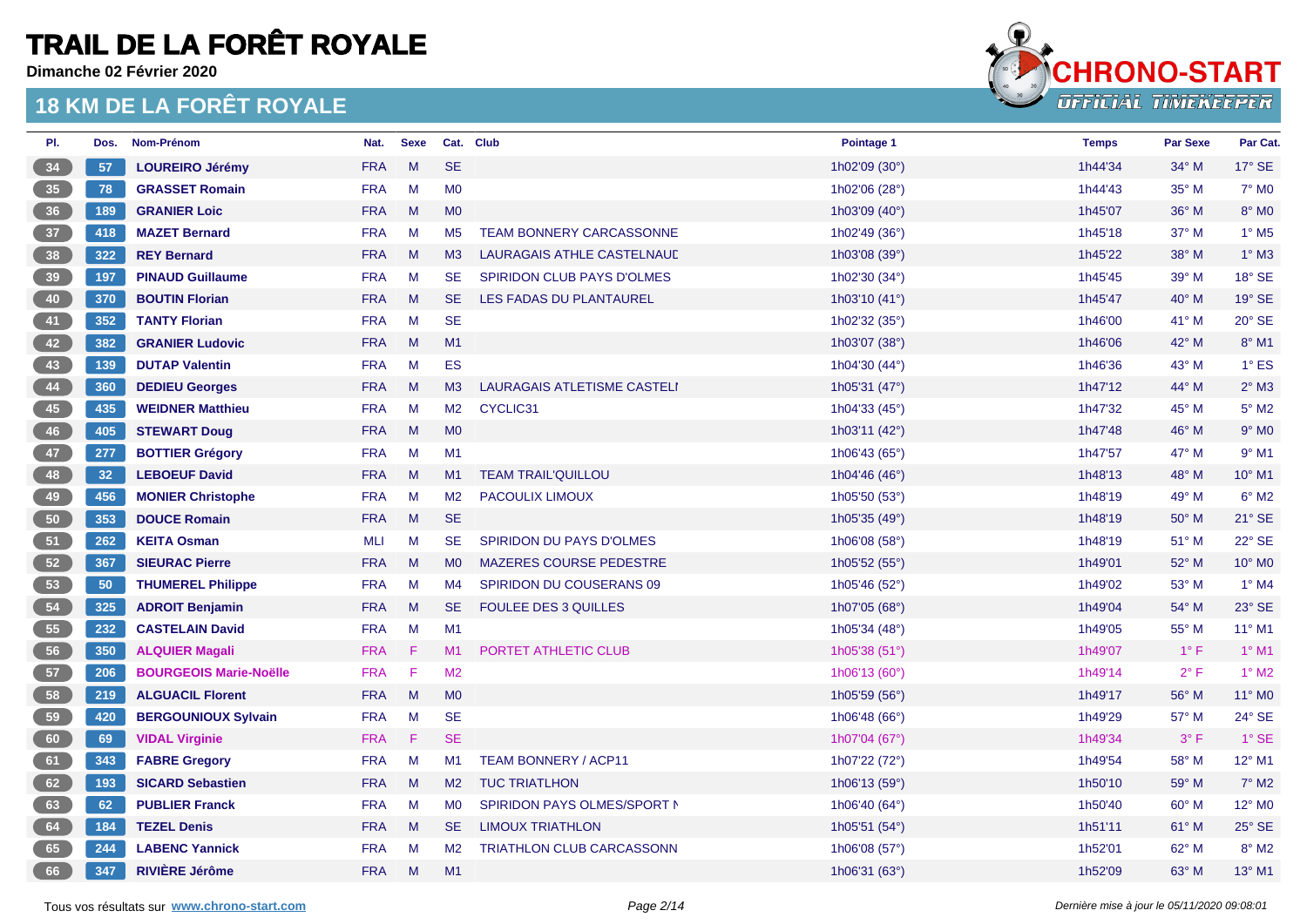**Dimanche 02 Février 2020**



| PI. | Dos. | Nom-Prénom                | Nat.       | <b>Sexe</b> | Cat. Club      |                                | Pointage 1             | <b>Temps</b> | <b>Par Sexe</b> | Par Cat.            |
|-----|------|---------------------------|------------|-------------|----------------|--------------------------------|------------------------|--------------|-----------------|---------------------|
| 67  | 443  | <b>COMBALBERT Julien</b>  | <b>FRA</b> | M           | MO             |                                | 1h08'09 (80°)          | 1h52'12      | 64° M           | 13° MO              |
| 68  | 165  | <b>ABBRACCHIO Jean</b>    | <b>FRA</b> | M           | M1             |                                | 1h06'25 (62°)          | 1h52'16      | 65° M           | $14^{\circ}$ M1     |
| 69  | 86   | <b>SARRALDE Julien</b>    | <b>FRA</b> | M           | <b>MO</b>      |                                | 1h06'14 (61°)          | 1h52'32      | 66° M           | 14° M0              |
| 70  | 95   | <b>FOUET Jeremy</b>       | <b>FRA</b> | M           | <b>SE</b>      |                                | 1h07'23 (73°)          | 1h53'21      | $67^\circ$ M    | 26° SE              |
| 71  | 278  | <b>MERCADIER Lucas</b>    | <b>FRA</b> | M           | SE.            | <b>MAZERES COURSE PEDESTRE</b> | 1h07'56 (77°)          | 1h53'25      | 68° M           | 27° SE              |
| 72  | 359  | <b>RESCANIERES Lilian</b> | <b>FRA</b> | M           | M3             | <b>TEAM TRAIL ROQUEFORT 09</b> | 1h07'08 (69°)          | 1h53'27      | 69° M           | $3°$ M <sub>3</sub> |
| 73  | 430  | <b>VIDALINC Lilian</b>    | <b>FRA</b> | M           | M1             | LES ZINZINS DES COTEAUX 31     | 1h07'49 (74°)          | 1h53'42      | 70° M           | 15° M1              |
| 74  | 110  | <b>PIRES Daniel</b>       | <b>FRA</b> | M           | M3             | <b>FLAP</b>                    | 1h08'30 (82°)          | 1h53'44      | $71^\circ$ M    | $4^\circ$ M3        |
| 75  | 452  | <b>VIVANCOS Cedric</b>    | <b>FRA</b> | M           | M <sub>0</sub> |                                | 1h08'07 (79°)          | 1h53'45      | 72° M           | 15° M0              |
| 76  | 209  | <b>SEMERJIAN Maria</b>    | <b>FRA</b> | -F          | M2             | <b>I-RUN / LA SPORTIVA</b>     | 1h07'10 (70°)          | 1h53'48      | $4^{\circ}$ F   | $2^{\circ}$ M2      |
| 77  | 434  | <b>BARDEAU Nicolas</b>    | <b>FRA</b> | M           | M <sub>2</sub> | LES ZINZINS DES COTEAUX 31     | 1h07'49 (75°)          | 1h53'53      | 73° M           | $9°$ M <sub>2</sub> |
| 78  | 386  | <b>BOURIANNE Thierry</b>  | <b>FRA</b> | M           | M3             | <b>TEAM CALOR</b>              | 1h09'25 (87°)          | 1h54'17      | 74° M           | $5^\circ$ M3        |
| 79  | 429  | <b>CHIESURA Samuel</b>    | <b>FRA</b> | M           | M <sub>2</sub> | <b>BETES DE TRAIL</b>          | 1h08'21 (81°)          | 1h54'39      | 75° M           | 10° M2              |
| 80  | 8    | <b>DUNAC Matthias</b>     | <b>FRA</b> | M           | <b>MO</b>      | <b>TEAM TRAILQUILLOU</b>       | 1h09'49 (90°)          | 1h54'41      | 76° M           | 16° M0              |
| 81  | 393  | <b>FAVAREU Julien</b>     | <b>FRA</b> | M           | SE.            | LES FADAS DU PLANTAUREL        | 1h07'53 (76°)          | 1h54'47      | $77^\circ$ M    | 28° SE              |
| 82  | 178  | <b>CARAYOL Mathieu</b>    | <b>FRA</b> | M           | M1             | <b>TEAM TRAIL ROQUEFORT 09</b> | 1h07'18 $(71°)$        | 1h54'50      | 78° M           | 16° M1              |
| 83  | 65   | <b>ACERBIS Alain</b>      | <b>FRA</b> | M           | M2             |                                | 1h08'57 (85°)          | 1h55'13      | 79° M           | 11° M2              |
| 84  | 17   | <b>LEBOEUF Kevin</b>      | <b>FRA</b> | M           | M <sub>0</sub> | <b>TEAM TRAIL'QUILLOU</b>      | 1h10'02 (92°)          | 1h55'15      | 80° M           | 17° M0              |
| 85  | 92   | <b>VIDAL Jean-Michel</b>  | <b>FRA</b> | M           | M3             | <b>HERSEROU</b>                | 1h11'06 (101°)         | 1h55'42      | 81° M           | $6°$ M3             |
| 86  | 284  | <b>QUIZAD Said</b>        | <b>FRA</b> | M           | <b>MO</b>      |                                | 1h05'36 $(50^{\circ})$ | 1h55'56      | 82° M           | 18° MO              |
| 87  | 466  | <b>ROUZAU Olivier</b>     | <b>FRA</b> | M           | M1             |                                | 1h09'34 (88°)          | 1h55'56      | 83° M           | 17° M1              |
| 88  | 312  | <b>ARTAUD Jérôme</b>      | <b>FRA</b> | M           | M <sub>2</sub> |                                | 1h09'47 (89°)          | 1h55'59      | 84° M           | $12^{\circ}$ M2     |
| 89  | 369  | <b>LALMANT Marie</b>      | <b>BEL</b> | Æ           | SE.            | PATATRAIL LUCHON               | 1h10'03 (93°)          | 1h56'17      | $5^{\circ}$ F   | $2°$ SE             |
| 90  | 233  | <b>COMBES Claude</b>      | <b>FRA</b> | - F         | M4             | LES FOULEES DU SOU             | 1h10'19 (96°)          | 1h56'31      | $6^{\circ}$ F   | $1°$ M4             |
| 91  | 30   | <b>BRU Alexandre</b>      | <b>FRA</b> | M           | M1             | SALON COUPES COULEURS ST J     | 1h08'56 (84°)          | 1h56'39      | 85° M           | 18° M1              |
| 92  | 427  | <b>COIGNOT Jean</b>       | <b>FRA</b> | M           | <b>SE</b>      |                                | 1h10'49 (98°)          | 1h56'40      | 86° M           | 29° SE              |
| 93  | 73   | <b>GABASTON Thierry</b>   | <b>FRA</b> | M           | MO             | ATHLE 632                      | 1h11'23 (107°)         | 1h56'47      | $87^\circ$ M    | 19° M0              |
| 94  | 226  | <b>BODEREAU John</b>      | <b>FRA</b> | M           | M <sub>2</sub> | <b>FPB LOS BANDIDOS</b>        | 1h07'58 (78°)          | 1h57'22      | 88° M           | 13° M2              |
| 95  | 355  | <b>BEDNARCZYK Alain</b>   | <b>FRA</b> | M           | M4             |                                | 1h10'13 (94°)          | 1h57'28      | 89° M           | $2^{\circ}$ M4      |
| 96  | 363  | <b>VIGUIER Alexandre</b>  | <b>FRA</b> | M           | M1             | <b>CONTINENTAL</b>             | 1h10'17 (95°)          | 1h57'41      | $90^\circ$ M    | 19° M1              |
| 97  | 283  | <b>DA CUNHA Cédric</b>    | <b>FRA</b> | M           | SE.            | SPORT NATURE MONTGAILHARD      | 1h11'02 (99°)          | 1h57'49      | $91^\circ$ M    | 30° SE              |
| 98  | 222  | <b>GIRARDET Brunilde</b>  | <b>FRA</b> | F           | <b>SE</b>      | <b>ABSOLURAID</b>              | 1h08'39 (83°)          | 1h58'09      | $7^{\circ}$ F   | 3° SE               |
| 99  | 153  | <b>SCHERRER Olivier</b>   | <b>FRA</b> | M           | M3             |                                | 1h09'20 (86°)          | 1h58'10      | 92° M           | $7°$ M3             |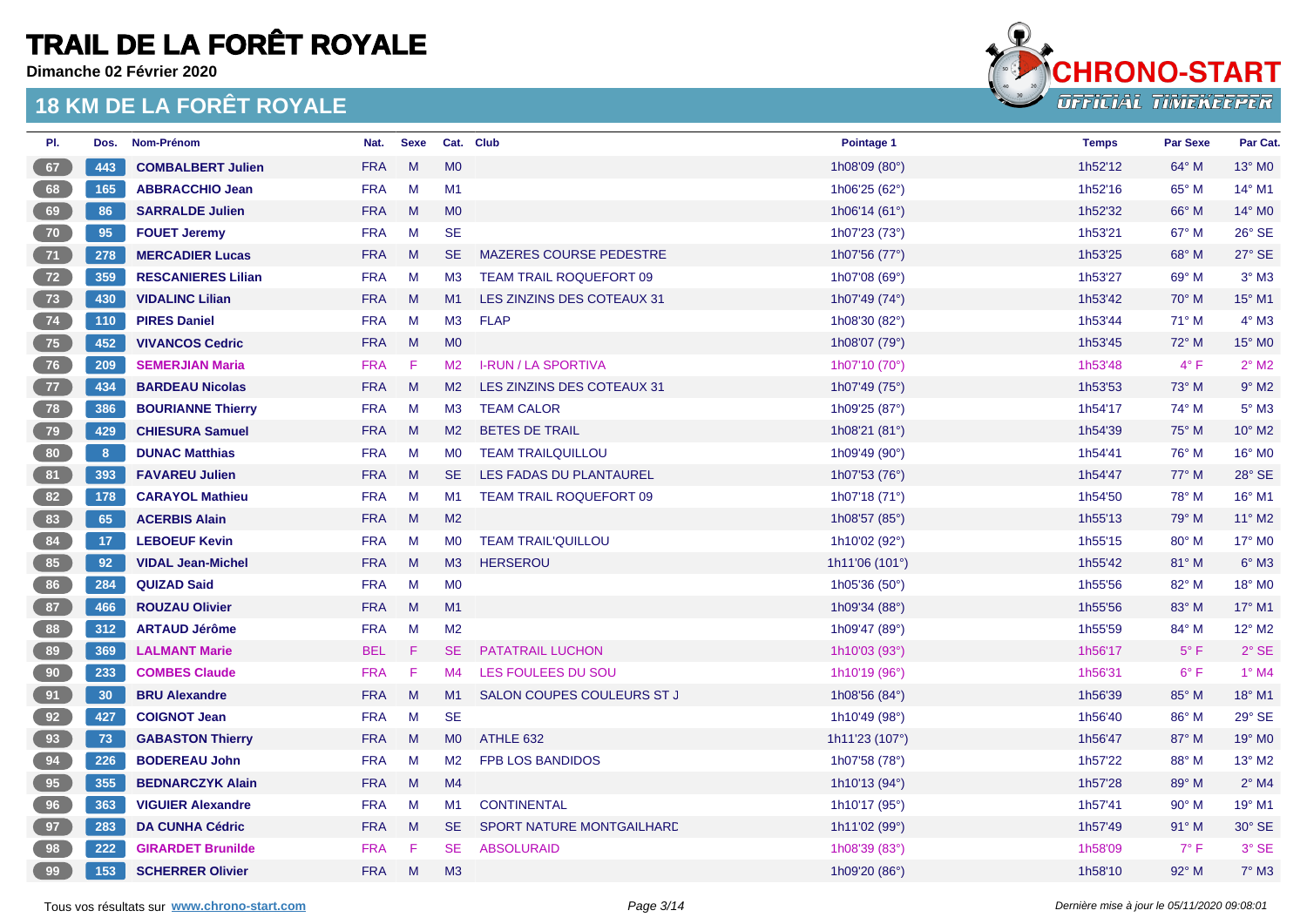**Dimanche 02 Février 2020**



| PI.                                        | Dos. | Nom-Prénom                | Nat.       | <b>Sexe</b> |                | Cat. Club                        | Pointage 1              | <b>Temps</b> | <b>Par Sexe</b> | Par Cat.        |
|--------------------------------------------|------|---------------------------|------------|-------------|----------------|----------------------------------|-------------------------|--------------|-----------------|-----------------|
| (100)                                      | 164  | <b>GARCES Laetitia</b>    | <b>FRA</b> | F           | <b>MO</b>      |                                  | 1h11'08 (102°)          | 1h58'58      | $8^{\circ}$ F   | $1°$ MO         |
| (101)                                      | 114  | <b>ROCA Frédéric</b>      | <b>FRA</b> | M           | M <sub>2</sub> | <b>CAP 09</b>                    | 1h11'17 (103°)          | 1h59'01      | 93° M           | 14° M2          |
| (102)                                      | 180  | <b>PICOT Antoine</b>      | <b>FRA</b> | M           | M <sub>0</sub> |                                  | 1h12'42 (117°)          | 1h59'40      | 94° M           | 20° M0          |
| (103)                                      | 67   | <b>DELRIEU Loic</b>       | <b>FRA</b> | M           | <b>SE</b>      |                                  | 1h13'31 (126°)          | 1h59'47      | 95° M           | 31° SE          |
| (104)                                      | 231  | <b>MARTINEZ David</b>     | <b>FRA</b> | M           | M2             | OXYGENE32                        | 1h11'04 $(100^{\circ})$ | 1h59'57      | 96° M           | 15° M2          |
| (105)                                      | 295  | <b>VERON Léo</b>          | <b>FRA</b> | M           | <b>SE</b>      |                                  | 1h12'36 (115°)          | 1h59'58      | $97^\circ$ M    | 32° SE          |
| (106)                                      | 338  | <b>COME Thierry</b>       | <b>FRA</b> | M           | M3             | <b>ACP / TEAM BONNERY</b>        | 1h12'56 (118°)          | 2h00'02      | 98° M           | $8^\circ$ M3    |
| 107                                        | 364  | <b>CANDEBAT Renaud</b>    | <b>FRA</b> | M           | <b>SE</b>      | <b>APYTRI</b>                    | 1h11'20 (104°)          | 2h00'04      | 99° M           | 33° SE          |
| (108)                                      | 368  | <b>CAVAILLES Marc</b>     | <b>FRA</b> | M           | <b>SE</b>      |                                  | 1h11'21 (105°)          | 2h00'04      | $100^\circ$ M   | 34° SE          |
| (109)                                      | 227  | <b>CORRADI Serge</b>      | <b>FRA</b> | M           | M4             | <b>TUC-TRIATHLON</b>             | 1h13'27 (123°)          | 2h00'26      | 101° M          | $3°$ M4         |
| (110)                                      | 415  | <b>DOMEC Jean-Marie</b>   | <b>FRA</b> | M           | M <sub>0</sub> |                                  | 1h11'41 (108°)          | 2h00'30      | 102° M          | 21° M0          |
| (111)                                      | 421  | <b>GARCIA Barthélémy</b>  | <b>FRA</b> | M           | <b>MO</b>      |                                  | 1h11'48 (109°)          | 2h00'31      | 103° M          | 22° M0          |
| (112)                                      | 287  | <b>LACLAU Emmanuelle</b>  | <b>FRA</b> | -F          | M <sub>0</sub> | LES ZINZINS DES COTEAUX          | 1h13'13 (120°)          | 2h00'33      | $9^\circ$ F     | $2°$ MO         |
| (113)                                      | 450  | <b>VILLE Bruno</b>        | <b>FRA</b> | M           | M3             |                                  | 1h13'32 (127°)          | 2h00'45      | $104^\circ$ M   | $9°$ M3         |
| (114)                                      | 318  | <b>CALDONAZZO Romain</b>  | <b>FRA</b> | M           | <b>SE</b>      |                                  | 1h15'39 (143°)          | 2h01'22      | 105° M          | 35° SE          |
| $\boxed{115}$                              | 336  | <b>JOURET Joël</b>        | <b>FRA</b> | M           | M3             | FOULEE DES 3 QUILLES             | 1h13'29 (125°)          | 2h01'36      | 106° M          | 10° M3          |
| (116)                                      | 217  | <b>CRESPIN Sylvain</b>    | <b>FRA</b> | M           | M1             |                                  | 1h09'52 (91°)           | 2h01'43      | 107° M          | 20° M1          |
| (117)                                      | 133  | <b>CAMPARMO Jean-Marc</b> | <b>FRA</b> | M           | M4             | SPIRIDON CLUB DU PAYS D'OLMI     | 1h14'17 (135°)          | 2h01'53      | $108^\circ$ M   | $4^\circ$ M4    |
| (118)                                      | 104  | <b>MESTDAGH Clement</b>   | <b>FRA</b> | M           | <b>MO</b>      | <b>ACM RUNNING CLUB</b>          | 1h11'22 $(106^{\circ})$ | 2h02'03      | $109^\circ$ M   | 23° M0          |
| (119)                                      | 16   | <b>PROSDOCIMI Eric</b>    | <b>FRA</b> | M           | M4             |                                  | 1h13'38 (128°)          | 2h02'11      | $110^\circ$ M   | $5^\circ$ M4    |
| (120)                                      | 48   | <b>GRELLIER Pierre</b>    | <b>FRA</b> | M           | <b>SE</b>      |                                  | 1h15'47 (146°)          | 2h02'29      | $111^\circ$ M   | 36° SE          |
| (121)                                      | 256  | <b>LE GUERN Kevin</b>     | <b>FRA</b> | M           | <b>SE</b>      |                                  | 1h13'25 (122°)          | 2h02'33      | $112^{\circ}$ M | 37° SE          |
| (122)                                      | 259  | <b>ROCHE Stephane</b>     | <b>FRA</b> | M           | M4             | <b>SALSA</b>                     | 1h13'24 $(121°)$        | 2h02'34      | $113^\circ$ M   | $6°$ M4         |
| (123)                                      | 211  | <b>CASINO Jean-Michel</b> | <b>FRA</b> | M           | M4             |                                  | 1h14'13 (132°)          | 2h02'40      | $114^{\circ}$ M | $7^\circ$ M4    |
| (124)                                      | 299  | <b>PUJOL Arnaud</b>       | <b>FRA</b> | M           | <b>MO</b>      | MAZERES COURSE PEDESTRE          | 1h12'34 (114°)          | 2h02'40      | $115^\circ$ M   | 24° M0          |
| $\begin{array}{c} \boxed{125} \end{array}$ | 241  | <b>BOISTARD Benoit</b>    | <b>FRA</b> | M           | M4             | LES FORTICHES DU LAURAGAIS       | 1h15'14 $(140^{\circ})$ | 2h03'00      | $116^\circ$ M   | 8° M4           |
| (126)                                      | 188  | <b>PONS Jérôme</b>        | <b>FRA</b> | M           | M <sub>2</sub> | PORTET ATHLETIC CLUB             | 1h12'29 (113°)          | 2h03'03      | $117^\circ$ M   | 16° M2          |
| (127)                                      | 267  | <b>JUNGBLUT Jonathan</b>  | <b>FRA</b> | M           | <b>SE</b>      |                                  | 1h13'56 (129°)          | 2h03'04      | $118^\circ$ M   | 38° SE          |
| (128)                                      | 111  | <b>BOUSQUET Sébastien</b> | <b>FRA</b> | M           | M <sub>2</sub> | SPIRIDON CLUB DU PAYS DOLME      | 1h15'55 (148°)          | 2h03'19      | 119° M          | 17° M2          |
| (129)                                      | 342  | <b>BEREHOUC Cyril</b>     | <b>FRA</b> | M           | M1             | LA FOULEE DES 3 QUILLES          | 1h10'20 (97°)           | 2h03'25      | 120° M          | 21° M1          |
| (130)                                      | 416  | <b>CALVET Jeff</b>        | <b>FRA</b> | M           | M3             | <b>ACP</b>                       | 1h12'38 (116°)          | 2h03'30      | 121° M          | $11^{\circ}$ M3 |
| $\begin{array}{c} \boxed{131} \end{array}$ | 129  | <b>GUIRAUD Thierry</b>    | <b>FRA</b> | M           | M1             |                                  | 1h16'33 (154°)          | 2h03'36      | 122° M          | 22° M1          |
| (132)                                      | 282  | <b>BLANC Cécile</b>       | <b>FRA</b> | - F         | <b>MO</b>      | <b>FOULEES TOULOUSE ROUFFIAC</b> | 1h14'59 (136°)          | 2h03'37      | $10^{\circ}$ F  | $3°$ MO         |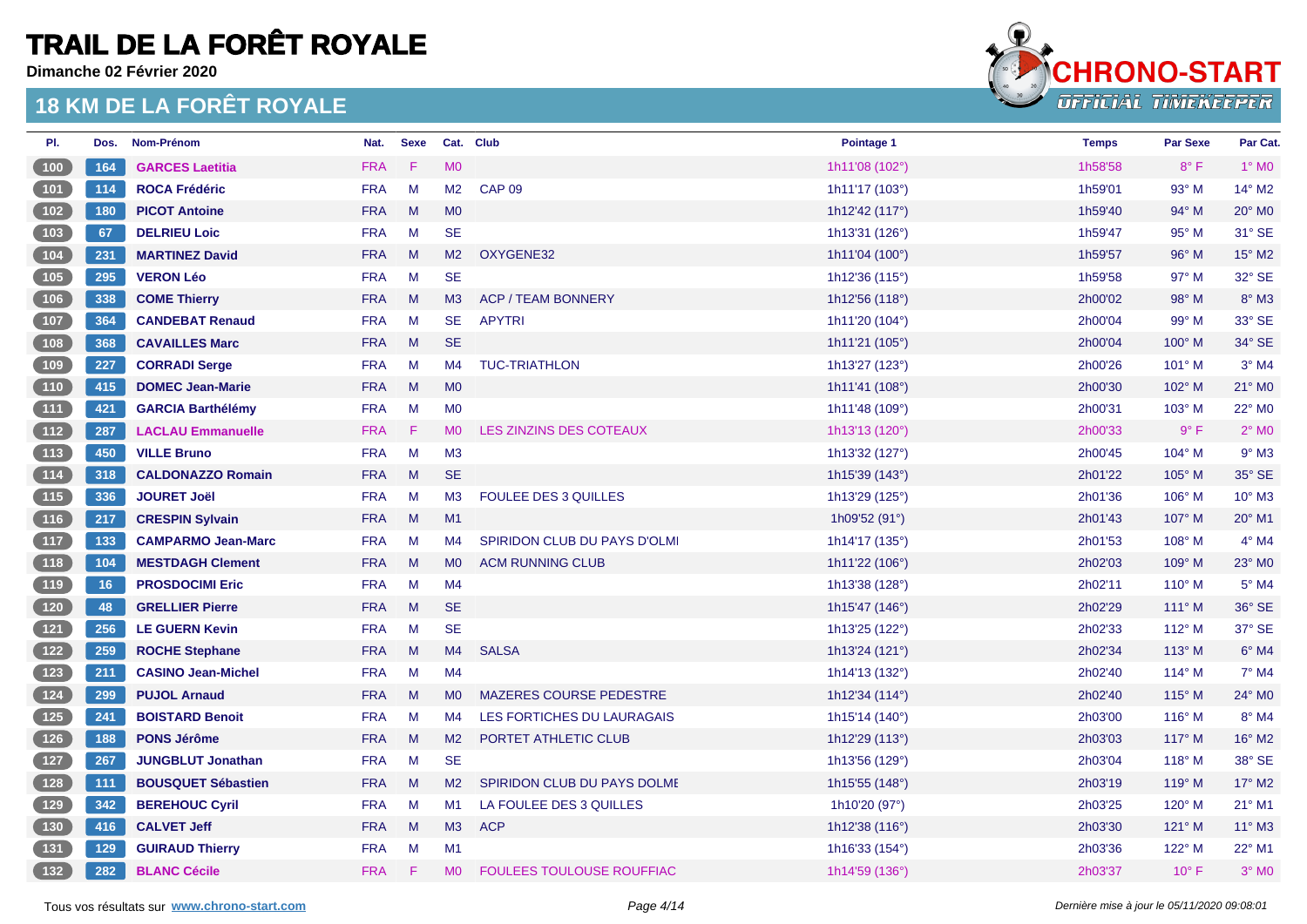**Dimanche 02 Février 2020**



| PI.                                                | Dos. | Nom-Prénom                   | Nat.       | <b>Sexe</b> |                | Cat. Club                         | Pointage 1                | <b>Temps</b> | <b>Par Sexe</b> | Par Cat.                   |
|----------------------------------------------------|------|------------------------------|------------|-------------|----------------|-----------------------------------|---------------------------|--------------|-----------------|----------------------------|
| (133)                                              | 433  | <b>GEA Cédric</b>            | <b>FRA</b> | M           | M1             | SPIRIDON CLUB DU PAYS D'OLMI      | 1h14'14 (133°)            | 2h03'51      | $123^\circ$ M   | $23^\circ$ M1              |
| $\begin{array}{ c c c }\n\hline\n134\n\end{array}$ | 288  | SÉRÉGÉ Jean-Marc             | <b>FRA</b> | M           | <b>SE</b>      |                                   | 1h14'08 (130°)            | 2h03'53      | 124° M          | 39° SE                     |
| (135)                                              | 144  | <b>DEGEILH Aurore</b>        | <b>FRA</b> | -F          | M <sub>0</sub> |                                   | 1h15'10 (139°)            | 2h03'56      | $11^{\circ}$ F  | $4^\circ$ MO               |
| (136)                                              | 341  | <b>BRIEU Steve</b>           | <b>FRA</b> | M           | M4             | <b>TEAM CALOR</b>                 | 1h16'34 (155°)            | 2h03'56      | 125° M          | $9°$ M4                    |
| (137)                                              | 79   | <b>DEMONT Gael</b>           | <b>FRA</b> | M           | <b>SE</b>      |                                   | 1h15'52 (147°)            | 2h04'02      | $126^\circ$ M   | 40° SE                     |
| $\begin{array}{ c c c }\n\hline\n138\n\end{array}$ | 391  | <b>VERGUET Stephane</b>      | <b>FRA</b> | M           | M <sub>2</sub> | <b>AUBERT DUVAL</b>               |                           | 2h04'10      | 127° M          | 18° M2                     |
| (139)                                              | 141  | <b>LOTHORE Bertrand</b>      | <b>FRA</b> | M           | M3             |                                   | 1h16'49 (160°)            | 2h04'31      | 128° M          | $12^{\circ}$ M3            |
| (140)                                              | 348  | <b>BISTOS Fabienne</b>       | <b>FRA</b> | -F          | M3             | <b>CE AUBERT ET DUVAL</b>         | 1h15'37 (142°)            | 2h04'57      | $12^{\circ}$ F  | $1^\circ$ M3               |
| (141)                                              | 74   | <b>PLEVER Christophe</b>     | <b>FRA</b> | $M_{\odot}$ | M4             | <b>LAURAGAIS ATHLETISME CASTE</b> | 1h16'09 (150°)            | 2h04'57      | 129° M          | 10° M4                     |
| (142)                                              | 24   | <b>CLERGUE Herve</b>         | <b>FRA</b> | M           | <b>SE</b>      |                                   | 1h14'10 (131°)            | 2h05'15      | $130^\circ$ M   | 41° SE                     |
| (143)                                              | 387  | <b>ROUZAUD Philippe</b>      | <b>FRA</b> | M           | M <sub>2</sub> |                                   | 1h17'19 (163°)            | 2h05'16      | $131^\circ$ M   | 19° M2                     |
| (144)                                              | 127  | <b>RIVIERE Jean-Philippe</b> | <b>FRA</b> | M           | M1             | LA FOULEE DES 3 QUILLES           | 1h16'49 (159°)            | 2h05'18      | 132° M          | 24° M1                     |
| (145)                                              | 142  | <b>JAUFFRET Ludovic</b>      | <b>FRA</b> | M           | <b>MO</b>      |                                   | 1h16'36 (156°)            | 2h05'20      | 133° M          | 25° M0                     |
| (146)                                              | 324  | <b>SAINT-JAMES Julien</b>    | <b>FRA</b> | M           | <b>SE</b>      | <b>SATUC</b>                      | 1h16'28 (153°)            | 2h05'35      | $134^\circ$ M   | 42° SE                     |
| (147)                                              | 356  | <b>BARON Maiwen</b>          | <b>FRA</b> | -F          | <b>SE</b>      |                                   | 1h14'15 (134°)            | 2h05'36      | $13^\circ$ F    | 4° SE                      |
|                                                    | 173  | <b>RASSCHAERT Maxime</b>     | <b>FRA</b> | M           | <b>SE</b>      | <b>BLAGNAC SC</b>                 | 1h13'28 (124°)            | 2h06'21      | 135° M          | 43° SE                     |
| (149)                                              | 96   | <b>GAUTHIER Solenne</b>      | <b>FRA</b> | - F         | <b>SE</b>      | <b>SPIRIDON PAYS D'OLMES</b>      | 1h14'59 (137°)            | 2h06'23      | $14^{\circ}$ F  | 5° SE                      |
| (150)                                              | 192  | <b>BERNARD Vivian</b>        | <b>FRA</b> | M           | M1             |                                   | 1h17'28 (166°)            | 2h06'47      | 136° M          | 25° M1                     |
| (151)                                              | 213  | <b>HENNEQUIN Florent</b>     | <b>FRA</b> | M           | M2             | <b>AIRBUS RUNNING</b>             | 1h17'04 (162 $^{\circ}$ ) | 2h07'00      | $137^\circ$ M   | 20° M2                     |
| $\begin{array}{ c c }\n\hline\n152\n\end{array}$   | 436  | <b>BROUARD Olivier</b>       | <b>FRA</b> | M           | M <sub>2</sub> | ACP <sub>09</sub>                 | 1h17'23 (164°)            | 2h07'14      | 138° M          | 21° M2                     |
| (153)                                              | 296  | <b>VERON Robin</b>           | <b>FRA</b> | M           | <b>ES</b>      |                                   | 1h15'05 (138°)            | 2h07'14      | 139° M          | $2^{\circ}$ ES             |
| $\begin{array}{ c c c }\n\hline\n154\n\end{array}$ | 297  | <b>VERON Victor</b>          | <b>FRA</b> | M           | <b>SE</b>      |                                   | 1h15'29 (141°)            | 2h07'21      | $140^\circ$ M   | 44° SE                     |
| (155)                                              | 119  | <b>MARIN Bruno</b>           | <b>FRA</b> | M           | M <sub>5</sub> |                                   | 1h13'08 (119°)            | 2h07'21      | $141^\circ$ M   | $2^{\circ}$ M <sub>5</sub> |
| (156)                                              | 176  | <b>FERRE Jean-Pierre</b>     | <b>FRA</b> | M           | M <sub>2</sub> | <b>SPIRIDON PAYS D'OLMES</b>      | 1h17'55 (173°)            | 2h07'30      | 142° M          | 22° M2                     |
| (157)                                              | 449  | <b>DUFRENE Franck</b>        | <b>FRA</b> | M           | M3             | A.C.AUTERIVE                      | 1h17'38 (169°)            | 2h08'11      | 143° M          | 13° M3                     |
|                                                    | 463  | <b>PELLERIN Patrice</b>      | <b>FRA</b> | M           | M <sub>2</sub> |                                   | 1h15'43 (144°)            | 2h08'28      | 144° M          | 23° M2                     |
| (159)                                              | 155  | <b>COLOMBO Thomas</b>        | <b>ITA</b> | M           | M1             | PORTET ATHLETIC CLUB              | 1h17'41 (170°)            | 2h08'35      | 145° M          | 26° M1                     |
| (160)                                              | 311  | <b>LEROUGE Olivier</b>       | <b>FRA</b> | M           | M <sub>2</sub> | <b>TRAIL'QUILLOU</b>              | 1h16'53 $(161°)$          | 2h08'41      | $146^{\circ}$ M | 24° M2                     |
| (161)                                              | 135  | <b>PECH Bernard</b>          | <b>FRA</b> | M           | M <sub>6</sub> |                                   | 1h16'25 (151°)            | 2h09'00      | 147° M          | $1^\circ$ M6               |
| (162)                                              | 365  | <b>BONNANS Nicolas</b>       | <b>FRA</b> | M           | M2             |                                   | 1h17'31 (167°)            | 2h09'12      | $148^\circ$ M   | 25° M2                     |
| (163)                                              | 458  | <b>PEDOUSSAUD Patrice</b>    | <b>FRA</b> | M           | M4             | <b>MATOMATA</b>                   | 1h20'22 (199°)            | 2h10'02      | 149° M          | $11^{\circ}$ M4            |
| $164$                                              | 451  | <b>BLONDEY Luc</b>           | <b>FRA</b> | M           | M4             | <b>ROC POMPERTUZAT</b>            | 1h17'57 (174°)            | 2h10'02      | 150° M          | 12° M4                     |
| (165)                                              | 402  | <b>EMOURGEON Charlotte</b>   | <b>FRA</b> | -F          | <b>SE</b>      |                                   | 1h16'07 (149°)            | 2h10'06      | $15^{\circ}$ F  | 6° SE                      |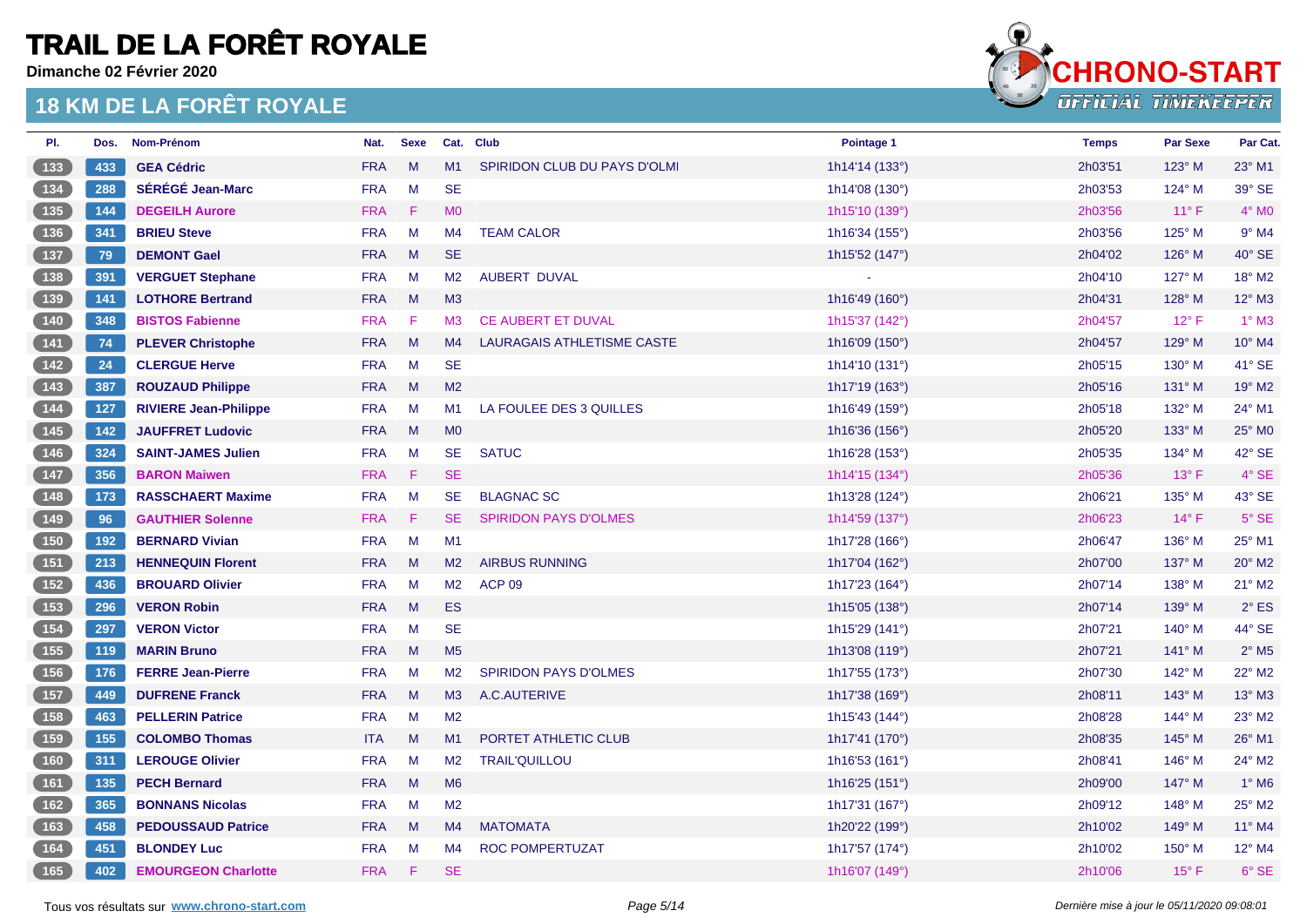**Dimanche 02 Février 2020**



| PI.                                                | Dos.        | Nom-Prénom                 | Nat.       | <b>Sexe</b> |                | Cat. Club                        | Pointage 1     | <b>Temps</b> | <b>Par Sexe</b> | Par Cat.        |
|----------------------------------------------------|-------------|----------------------------|------------|-------------|----------------|----------------------------------|----------------|--------------|-----------------|-----------------|
| 166                                                | 265         | <b>VALERY Jean Pierre</b>  | <b>FRA</b> | M           | M <sub>2</sub> |                                  | 1h16'26 (152°) | 2h10'07      | 151° M          | 26° M2          |
| $\begin{array}{ c c c }\n\hline\n167\n\end{array}$ | 266         | <b>GALY Frédéric</b>       | <b>FRA</b> | M           | M <sub>0</sub> |                                  | 1h15'44 (145°) | 2h10'07      | 152° M          | 26° M0          |
| 168                                                | 439         | <b>ATTAL Romuald</b>       | <b>FRA</b> | M           | M3             | <b>TEAM:ROMU-TON-Q</b>           | 1h17'58 (176°) | 2h10'12      | $153^\circ$ M   | $14^\circ$ M3   |
| 169                                                | 378         | <b>GIBOUT Stephane</b>     | <b>FRA</b> | M           | M <sub>2</sub> |                                  | 1h18'21 (178°) | 2h10'14      | 154° M          | 27° M2          |
| (170)                                              | 190         | <b>FALGUIÈ Florent</b>     | <b>FRA</b> | M           | <b>SE</b>      |                                  | 1h18'58 (182°) | 2h10'20      | $155^\circ$ M   | 45° SE          |
| $\boxed{171}$                                      | 357         | <b>FREJOU Patrice</b>      | <b>FRA</b> | M           | M3             | <b>PLAISIR DE COURIR</b>         | 1h17'32 (168°) | 2h10'30      | 156° M          | 15° M3          |
| $\boxed{172}$                                      | 377         | <b>CAUX Philippe</b>       | <b>FRA</b> | M           | M1             |                                  | 1h19'30 (187°) | 2h10'37      | 157° M          | 27° M1          |
| (173)                                              | 335         | <b>CATHALA Laurent</b>     | <b>FRA</b> | M           | M3             | <b>LAC CASTELNAUDARY</b>         | 1h12'24 (112°) | 2h10'43      | $158^\circ$ M   | $16^{\circ}$ M3 |
| (174)                                              | 81          | <b>FAURE Baptiste</b>      | <b>FRA</b> | M           | M <sub>0</sub> |                                  |                | 2h10'51      | $159^\circ$ M   | 27° MO          |
| $\boxed{175}$                                      | 148         | <b>FAVENNEC Erwan</b>      | <b>FRA</b> | M           | M3             | <b>AC AUTERIVE</b>               | 1h18'45 (180°) | 2h10'53      | 160° M          | 17° M3          |
| [176]                                              | 157         | <b>LATGE Jean Yves</b>     | <b>FRA</b> | M           | M1             |                                  | 1h19'20 (186°) | 2h11'26      | 161° M          | $28^{\circ}$ M1 |
| (177)                                              | 408         | <b>DANIEL Guy</b>          | <b>FRA</b> | M           | M4             |                                  | 1h16'45 (158°) | 2h11'27      | $162^\circ$ M   | $13^{\circ}$ M4 |
| 178                                                | 239         | <b>BONNET Christian</b>    | <b>FRA</b> | M           | M2             |                                  | 1h18'03 (177°) | 2h11'31      | $163^\circ$ M   | 28° M2          |
| $179$                                              | 124         | <b>CABEZAS Nicolas</b>     | <b>FRA</b> | M           | <b>MO</b>      | SPIRIDON CLUB PAYS DOLMES        | 1h17'46 (171°) | 2h11'31      | 164° M          | 28° MO          |
| 180                                                | $6^{\circ}$ | <b>CLERGUE Jerome</b>      | <b>FRA</b> | M           | M1             |                                  | 1h19'10 (185°) | 2h11'32      | 165° M          | 29° M1          |
| $\begin{array}{c} \boxed{181} \end{array}$         | $-5$        | <b>CLERGUE Véronique</b>   | <b>FRA</b> | F           | <b>MO</b>      | <b>TEAMOURTRACK</b>              | 1h19'08 (184°) | 2h11'32      | $16^{\circ}$ F  | $5^\circ$ MO    |
| (182)                                              | 330         | <b>BELHON Philippe</b>     | <b>FRA</b> | M           | M <sub>3</sub> | <b>MAZERES COURSE PEDESTRE</b>   | 1h19'07 (183°) | 2h11'33      | 166° M          | 18° M3          |
|                                                    | 419         | <b>PEYHORGUE Laurent</b>   | <b>FRA</b> | M           | M1             |                                  |                | 2h11'36      | 167° M          | 30° M1          |
| $\begin{bmatrix} 184 \end{bmatrix}$                | 254         | <b>KIRCHSTETTER Fanny</b>  | <b>FRA</b> | F           | M <sub>0</sub> | LA-HAUT DANS LA MONTAGNE PI      | 1h19'53 (193°) | 2h11'44      | $17^\circ$ F    | $6^\circ$ MO    |
| $\begin{array}{c} \boxed{185} \end{array}$         | 174         | <b>PRAT Gaëtan</b>         | <b>FRA</b> | M           | <b>SE</b>      |                                  | 1h19'50 (191°) | 2h11'51      | $168^\circ$ M   | 46° SE          |
| 186                                                | 401         | <b>VIE Christophe</b>      | <b>FRA</b> | M           | M1             | <b>TEAM CASTILLO</b>             |                | 2h12'48      | 169° M          | 31° M1          |
| $\begin{array}{c} \boxed{187} \end{array}$         | 394         | <b>BUTTO Thierry</b>       | <b>FRA</b> | M           | M1             |                                  |                | 2h13'01      | 170° M          | 32° M1          |
| (188)                                              | 214         | SOULIÉ Jerome              | <b>FRA</b> | M           | M3             | <b>COURIR ARIEGE PYRENEES 09</b> |                | 2h13'08      | $171^\circ$ M   | $19°$ M3        |
| $\boxed{189}$                                      | 83          | <b>ENGOULEVENT Ludovic</b> | <b>FRA</b> | M           | M1             | <b>TEH TEAM</b>                  |                | 2h13'09      | $172^\circ$ M   | 33° M1          |
| 190                                                | 18          | <b>GARCIA Aurelie</b>      | <b>FRA</b> | F           | <b>MO</b>      | <b>TEAM TRAIL'QUILLOU</b>        | 1h18'52 (181°) | 2h13'14      | $18^{\circ}$ F  | 7° M0           |
| $\begin{array}{c} \boxed{191} \end{array}$         | 392         | <b>CAPUS Sebastien</b>     | <b>FRA</b> | M           | M1             |                                  |                | 2h13'16      | 173° M          | 34° M1          |
| $\begin{array}{c} \boxed{192} \end{array}$         | 381         | <b>BOLECHALA Sylvain</b>   | <b>FRA</b> | M           | M1             |                                  |                | 2h13'20      | 174° M          | 35° M1          |
| $\boxed{193}$                                      | 446         | <b>SACRAMENTO Victor</b>   | <b>FRA</b> | M           | M3             |                                  |                | 2h13'22      | $175^\circ$ M   | $20^\circ$ M3   |
| 194                                                | 218         | <b>NOT Benjamin</b>        | <b>FRA</b> | M           | <b>SE</b>      |                                  |                | 2h13'27      | 176° M          | 47° SE          |
| 195                                                | 326         | <b>COMTE Nicolas</b>       | <b>FRA</b> | M           | M1             | TEAM TRAIL ROQUEFORT 09          | 1h20'09 (198°) | 2h13'34      | 177° M          | 36° M1          |
| 196                                                | 245         | <b>BOUDRY Ingrid</b>       | <b>FRA</b> | F           | M1             |                                  | 1h19'52 (192°) | 2h13'45      | $19^{\circ}$ F  | $2^{\circ}$ M1  |
| 197                                                | 13          | <b>RAYNAL Franck</b>       | <b>FRA</b> | M           | <b>SE</b>      | <b>TEAM PAF</b>                  | 1h20'07 (197°) | 2h13'56      | 178° M          | 48° SE          |
| (198)                                              | 76          | <b>ROY Elie</b>            | <b>FRA</b> | M           | <b>SE</b>      |                                  |                | 2h13'57      | 179° M          | 49° SE          |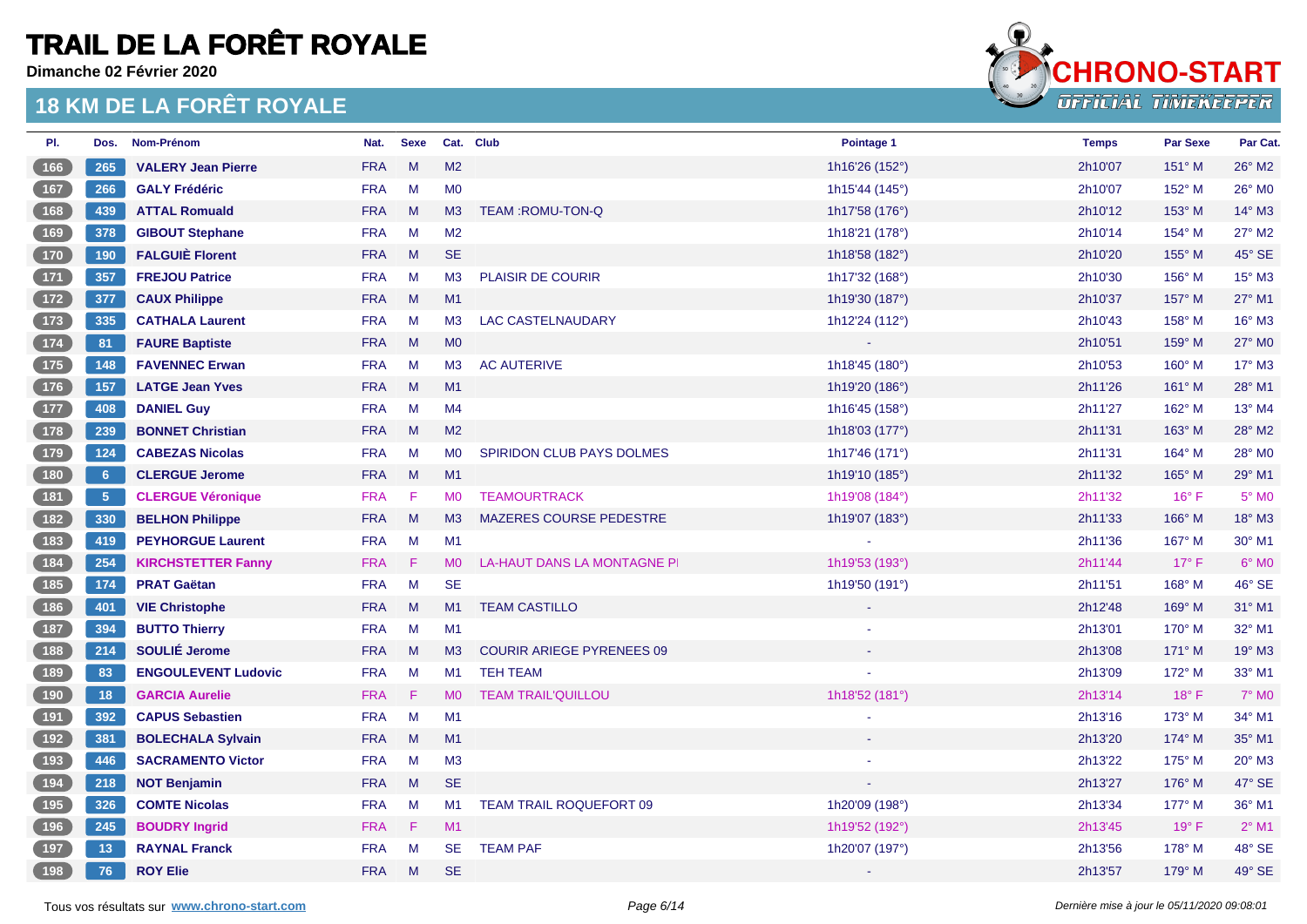**Dimanche 02 Février 2020**



| PI.                                 | Dos.           | Nom-Prénom                    | Nat.       | <b>Sexe</b>                  |                | Cat. Club                         | Pointage 1       | <b>Temps</b> | <b>Par Sexe</b> | Par Cat.           |
|-------------------------------------|----------------|-------------------------------|------------|------------------------------|----------------|-----------------------------------|------------------|--------------|-----------------|--------------------|
| 199                                 | 280            | <b>DE DIOS Thierry</b>        | <b>FRA</b> | M                            | M1             |                                   |                  | 2h14'04      | 180° M          | 37° M1             |
| $\sqrt{200}$                        | 258            | <b>LATRE Christophe</b>       | <b>FRA</b> | M                            | M4             | <b>AC PAMIERS</b>                 |                  | 2h14'08      | $181^\circ$ M   | 14° M4             |
| $\overline{201}$                    | 271            | <b>RETUERTA Dominique</b>     | <b>FRA</b> | $\langle \mathsf{F} \rangle$ | M <sub>2</sub> | PORTET ATHLETIC CLUB              | 1h19'33 (189°)   | 2h14'20      | $20^{\circ}$ F  | $3°$ M2            |
| $\overline{202}$                    | 270            | <b>AUDINET Severine</b>       | <b>FRA</b> | $\mathsf F$                  | M1             | <b>AIRBUS RUNNING</b>             | 1h19'32 (188°)   | 2h14'21      | 21° F           | $3°$ M1            |
| $\frac{203}{20}$                    | 20             | <b>PRADERE Laurence</b>       | <b>FRA</b> | F                            | M <sub>3</sub> |                                   | 1h17'25 (165°)   | 2h14'31      | $22^{\circ}$ F  | $2^{\circ}$ M3     |
| $204$                               | 247            | <b>BANCEL Pierre</b>          | <b>FRA</b> | M                            | M <sub>4</sub> |                                   | 1h18'42 (179°)   | 2h14'40      | 182° M          | 15° M4             |
| (205)                               | 37             | <b>AURIAC Romain</b>          | <b>FRA</b> | M                            | SE.            | <b>SPIRIDON CLUB PAYS D'OLMES</b> | $\omega_{\rm c}$ | 2h14'44      | $183^\circ$ M   | $50^\circ$ SE      |
| $\sqrt{206}$                        | 323            | <b>LACOSTE Mallaury</b>       | <b>FRA</b> | -F                           | <b>SE</b>      | <b>SPIRIDON CLUB PAYS DOLMES</b>  |                  | 2h14'44      | $23^{\circ}$ F  | 7° SE              |
| $\frac{207}{20}$                    | 27             | <b>GAUVRIT BAUZA Carole</b>   | <b>FRA</b> | - F                          | M <sub>2</sub> |                                   | $\sim$           | 2h14'53      | $24^{\circ}$ F  | $4^{\circ}$ M2     |
| $\begin{bmatrix} 208 \end{bmatrix}$ | 400            | <b>ROYER Mickaël</b>          | <b>FRA</b> | M                            | M <sub>0</sub> |                                   | 1h20'00 (195°)   | 2h15'21      | 184° M          | 29° M0             |
| (209)                               | 276            | <b>BONNAFOUS David</b>        | <b>FRA</b> | M                            | M <sub>2</sub> |                                   |                  | 2h15'48      | 185° M          | 29° M2             |
| 210                                 | 461            | <b>ESCARTIN Angel</b>         | <b>FRA</b> | M                            | M <sub>4</sub> |                                   |                  | 2h16'27      | 186° M          | 16° M4             |
| (211)                               | 151            | <b>ALB Romain</b>             | <b>FRA</b> | M                            | M <sub>2</sub> | <b>TEAM CALOR</b>                 |                  | 2h16'29      | 187° M          | 30° M2             |
| 212                                 | 118            | <b>TAULEYGNE Marc</b>         | <b>FRA</b> | M                            | M <sub>3</sub> | SPIRIDON LAVELANET                |                  | 2h16'32      | 188° M          | 21° M3             |
| (213)                               | 395            | <b>PELOFI Laurent</b>         | <b>FRA</b> | M                            | M <sub>2</sub> | <b>COURIR ARIEGE PYRENEES CAP</b> |                  | 2h16'34      | 189° M          | 31° M2             |
| $\frac{214}{ }$                     | 470            | <b>NAVARRO Nicole</b>         | <b>FRA</b> | F                            | M4             |                                   |                  | 2h16'35      | 25° F           | $2^{\circ}$ M4     |
| (215)                               | 263            | <b>COLOMBI Jean-Philippe</b>  | <b>FRA</b> | M                            | M <sub>2</sub> |                                   |                  | 2h16'38      | 190° M          | 32° M2             |
| (216)                               | 85             | <b>PIVETTA Bruno</b>          | <b>FRA</b> | M                            | M <sub>2</sub> | <b>SPIRIDON DU PAYS D'OLMES</b>   |                  | 2h16'51      | 191° M          | 33° M2             |
| (217)                               | 398            | <b>BOREL Fabrice</b>          | <b>FRA</b> | M                            | M <sub>3</sub> |                                   |                  | 2h16'53      | 192° M          | 22° M3             |
| $218$                               | 200            | <b>MASSE Bruno</b>            | <b>FRA</b> | M                            | M1             | ATHLE632                          | 1h16'42 (157°)   | 2h17'09      | 193° M          | 38° M1             |
| (219)                               | 82             | <b>MAURY Marlène</b>          | <b>FRA</b> | F                            | <b>SE</b>      |                                   |                  | 2h17'10      | $26^{\circ}$ F  | 8° SE              |
| $\overline{220}$                    | 437            | <b>SWIDERSKI Chloe</b>        | <b>FRA</b> | F                            | <b>SE</b>      |                                   |                  | 2h17'28      | $27^\circ$ F    | $9°$ SE            |
| $\left( 221\right)$                 | $\overline{2}$ | <b>VANARA Daniel</b>          | <b>FRA</b> | M                            | M3             | LES SONIC'S TURTLES               |                  | 2h17'34      | 194° M          | 23° M3             |
| $\begin{bmatrix} 222 \end{bmatrix}$ | 147            | <b>TISSIER Sylvain</b>        | <b>FRA</b> | M                            | M <sub>2</sub> | <b>AC AUTERIVE</b>                |                  | 2h17'47      | 195° M          | 34° M2             |
| $\frac{223}{ }$                     | 455            | <b>BATTUT Jerome</b>          | <b>FRA</b> | M                            | M2             | <b>TIS</b>                        | 1h19'42 (190°)   | 2h17'47      | $196^\circ$ M   | 35° M2             |
| $\begin{bmatrix} 224 \end{bmatrix}$ | $122$          | <b>DA CRUZ FERREIRA Paulo</b> | <b>POR</b> | M                            | M <sub>2</sub> | SPORT NATURE MONTGAILLARD         | 1h20'01 (196°)   | 2h18'00      | 197° M          | 36° M2             |
| $\begin{bmatrix} 225 \end{bmatrix}$ | 272            | <b>RULLAC</b> éric            | <b>FRA</b> | M                            | M <sub>2</sub> |                                   |                  | 2h18'07      | 198° M          | 37° M2             |
| $\frac{226}{ }$                     | 11             | <b>SANCHEZ Christophe</b>     | <b>FRA</b> | M                            | M <sub>2</sub> | LES ZINZINS DES COTEAUX 31        |                  | 2h18'08      | 199° M          | 38° M2             |
| $\left(227\right)$                  | 274            | <b>PECHEU Sebastien</b>       | <b>FRA</b> | M                            | M <sub>2</sub> | <b>CA BALMA</b>                   |                  | 2h18'12      | 200° M          | 39° M2             |
| 228                                 | 64             | <b>LOPEZ Hervé</b>            | <b>FRA</b> | M                            | M <sub>2</sub> |                                   | 1h24'41 (200°)   | 2h18'17      | 201° M          | 40° M2             |
| $\frac{229}{2}$                     | 306            | <b>VICAIRE Louis</b>          | <b>FRA</b> | M                            | M <sub>0</sub> |                                   |                  | 2h18'27      | 202° M          | 30° M <sub>0</sub> |
| $\overline{230}$                    | 225            | <b>DAVID Michael</b>          | <b>FRA</b> | M                            | M <sub>0</sub> | <b>AVENTURIER DU BITUMES</b>      | 1h17'58 (175°)   | 2h18'41      | 203° M          | 31° M0             |
| (231)                               | 125            | <b>CAMPOURCY Laurent</b>      | <b>FRA</b> | M                            | M <sub>2</sub> |                                   |                  | 2h18'42      | 204° M          | 41° M2             |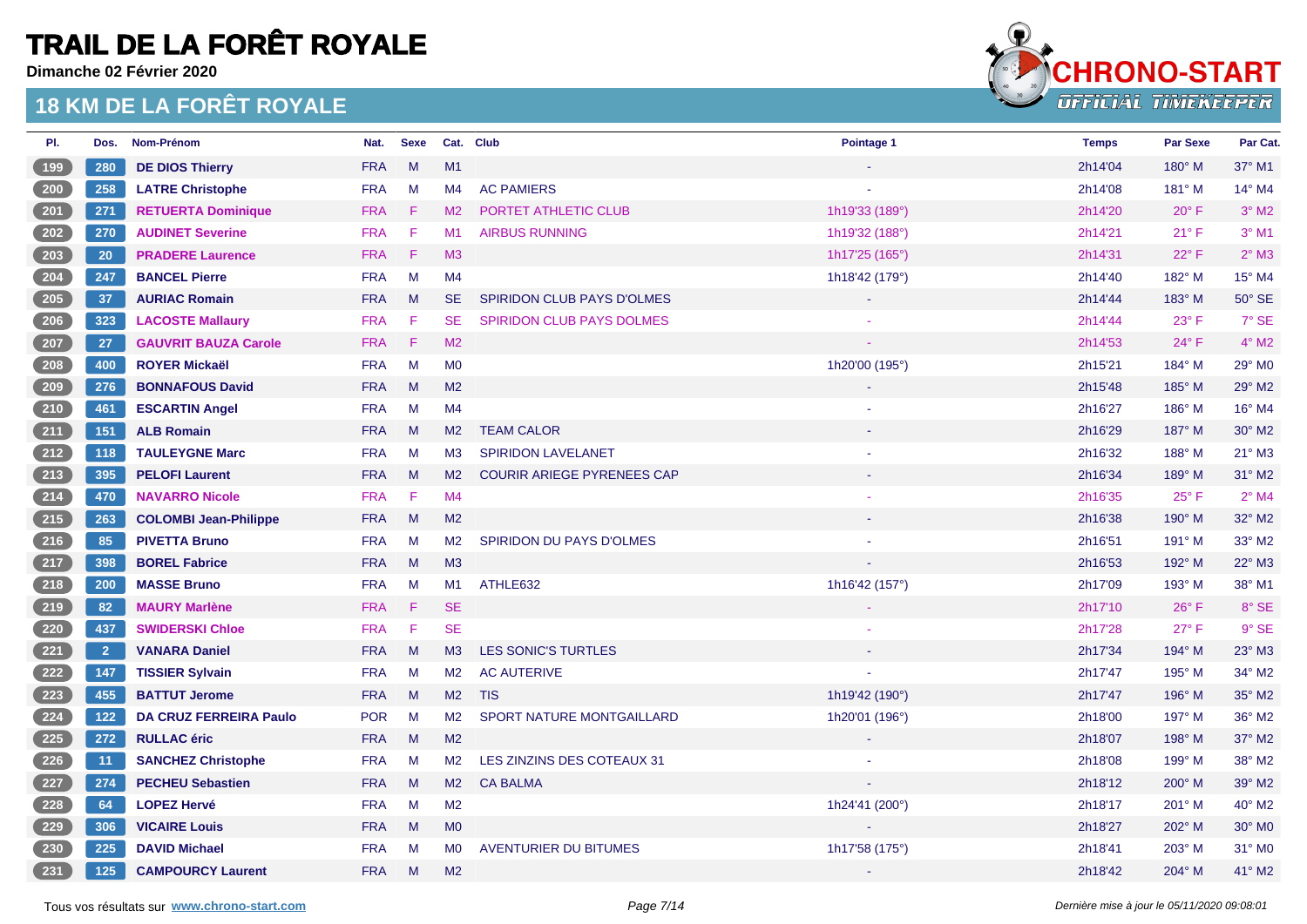**Dimanche 02 Février 2020**



| PI.                                 | Dos. | Nom-Prénom                   | Nat.       | <b>Sexe</b> |                | Cat. Club                         | Pointage 1     | <b>Temps</b> | <b>Par Sexe</b> | Par Cat.            |
|-------------------------------------|------|------------------------------|------------|-------------|----------------|-----------------------------------|----------------|--------------|-----------------|---------------------|
| 232                                 | 285  | <b>CHOCAT Eric</b>           | <b>FRA</b> | M           | M4             | LES DAHUS DU 09                   |                | 2h18'43      | 205° M          | $17^\circ$ M4       |
| $233$                               | 457  | <b>CAPARICAS Paulo</b>       | <b>FRA</b> | M           | M <sub>3</sub> | <b>CSA 4 REGIMENT ETRANGER</b>    |                | 2h18'44      | 206° M          | 24° M3              |
| $234$                               | 39   | <b>TIRADO Alexia</b>         | <b>FRA</b> | - F         | ES.            | <b>TEAM TRAIL ROQUEFORT 09</b>    |                | 2h18'50      | 28°F            | $1^\circ$ ES        |
| $235$                               | 68   | <b>GIUSTI Patrick</b>        | <b>FRA</b> | M           | <b>SE</b>      |                                   |                | 2h18'53      | 207° M          | 51° SE              |
| (236)                               | 116  | <b>PINAUD Laurent</b>        | <b>FRA</b> | M           | M <sub>2</sub> | <b>TEH TEEM</b>                   |                | 2h18'55      | 208° M          | 42° M2              |
| 237                                 | 75   | <b>MORENO Christelle</b>     | <b>FRA</b> | -F          | M <sub>2</sub> | <b>LAURAGAIS ATHLETISME CASTE</b> |                | 2h19'01      | $29°$ F         | $5^{\circ}$ M2      |
| (238)                               | 195  | <b>FERRAND Amanda</b>        | <b>FRA</b> | -F          | M <sub>0</sub> |                                   |                | 2h19'11      | $30^\circ$ F    | $8^\circ$ MO        |
| $239$                               | 294  | <b>VERON Jean-Francois</b>   | <b>FRA</b> | M           | M4             |                                   | 1h19'59 (194°) | 2h19'20      | 209° M          | 18° M4              |
| $\overline{240}$                    | 77   | <b>WUYAM Jean-Philippe</b>   | <b>FRA</b> | M           | M <sub>2</sub> |                                   |                | 2h19'29      | 210° M          | 43° M2              |
| $\overline{241}$                    | 292  | <b>MELIX Jean Elvis</b>      | <b>FRA</b> | M           | M2             | <b>AC PAMIERS</b>                 |                | 2h19'30      | 211° M          | 44° M2              |
| $\frac{242}{ }$                     | 329  | <b>CAZAJOU Thomas</b>        | <b>FRA</b> | M           | <b>MO</b>      | MAZERES COURSE PEDESTRE           |                | 2h19'33      | $212^\circ$ M   | 32° M0              |
| $\begin{bmatrix} 243 \end{bmatrix}$ | 432  | <b>MARCHANDISE Jimmy</b>     | <b>FRA</b> | M           | M1             | <b>MAZERES COURSE PEDESTRE</b>    |                | 2h19'33      | $213^\circ$ M   | 39° M1              |
| $\frac{244}{ }$                     | 454  | <b>PICKERING Teresa</b>      | <b>FRA</b> | -F          | M3             |                                   |                | 2h19'39      | $31^\circ$ F    | $3^\circ$ M3        |
| $245$                               | 100  | <b>CASSAGNAUD Cédric</b>     | <b>FRA</b> | M           | M1             | <b>TEH TEAM</b>                   |                | 2h19'48      | 214° M          | 40° M1              |
| $\frac{246}{ }$                     | 154  | <b>SCHERRER Céline</b>       | <b>FRA</b> | F           | M2             |                                   |                | 2h19'52      | 32° F           | $6^\circ$ M2        |
| 247                                 | 440  | <b>GIGUERRE Sylvain</b>      | <b>FRA</b> | M           | M <sub>2</sub> |                                   |                | 2h19'56      | 215° M          | 45° M2              |
| $\frac{248}{ }$                     | 183  | <b>DUVERNOY Pierre</b>       | <b>FRA</b> | M           | M <sub>5</sub> |                                   |                | 2h20'09      | 216° M          | $3°$ M <sub>5</sub> |
| $249$                               | 33   | <b>BILLET Sandrine</b>       | <b>FRA</b> | -F          | M <sub>3</sub> | <b>SAINT LARY AURE ATHLETISME</b> |                | 2h20'10      | $33^\circ$ F    | $4^\circ$ M3        |
| $\frac{250}{250}$                   | 447  | <b>RAZES Emilie</b>          | <b>FRA</b> | - F         | M <sub>0</sub> |                                   |                | 2h20'10      | $34^{\circ}$ F  | $9°$ M <sub>0</sub> |
| 251                                 | 438  | <b>LOISEAU Cédric</b>        | <b>FRA</b> | M           | M <sub>0</sub> | <b>JOGGING VARILHES 09</b>        |                | 2h20'16      | 217° M          | 33° MO              |
| 252                                 | 160  | <b>FERRAND Olivier</b>       | <b>FRA</b> | M           | M2             | <b>ASAT KANGOUROU</b>             |                | 2h20'22      | 218° M          | 46° M2              |
| $\begin{bmatrix} 253 \end{bmatrix}$ | 38   | <b>CAZENAVE Patrick</b>      | <b>FRA</b> | M           | M3             | <b>TEAM TRAIL ROQUEFORT 09</b>    |                | 2h20'32      | $219°$ M        | 25° M3              |
| 254                                 | 182  | <b>TERRASSON Jerome</b>      | <b>FRA</b> | M           | M1             | <b>AC AUTERIVE</b>                |                | 2h20'53      | 220° M          | 41° M1              |
| $255$                               | 445  | <b>MARCHANT Olivier</b>      | <b>FRA</b> | M           | M4             |                                   |                | 2h21'03      | 221° M          | 19° M4              |
| $\frac{256}{256}$                   | 375  | <b>ZAMUNER Chantal</b>       | <b>FRA</b> | F           | M4             |                                   |                | 2h21'08      | 35° F           | $3°$ M4             |
| $257$                               | 138  | <b>TREMEL Laurent</b>        | <b>FRA</b> | M           | M <sub>3</sub> | <b>ENFILE TES BASKETS</b>         |                | 2h21'09      | 222° M          | 26° M3              |
| $\frac{258}{ }$                     | 123  | <b>GAUZIEUX Frederic</b>     | <b>FRA</b> | M           | M3             |                                   |                | 2h21'09      | $223^\circ$ M   | 27° M3              |
| 259                                 | 379  | <b>ROUILLÉ Stéphane</b>      | <b>FRA</b> | M           | M2             | <b>LES GRACIEUX RUNNERS</b>       |                | 2h21'11      | 224° M          | 47° M2              |
| 260                                 | 286  | <b>DE SAURET Dominique</b>   | <b>FRA</b> | M           | M <sub>2</sub> | LES DAHUS DU 09                   |                | 2h21'12      | 225° M          | 48° M2              |
| 261                                 | 362  | <b>KELLER Matthieu</b>       | <b>FRA</b> | M           | M <sub>2</sub> |                                   |                | 2h21'16      | 226° M          | 49° M2              |
| 262                                 | 275  | <b>GUERREIRA Eli</b>         | <b>FRA</b> | M           | <b>SE</b>      |                                   |                | 2h21'24      | 227° M          | $52^\circ$ SE       |
| $263$                               | 243  | <b>BOCHER Franck</b>         | <b>FRA</b> | M           | M <sub>3</sub> |                                   |                | 2h21'27      | 228° M          | 28° M3              |
| (264)                               | 201  | <b>PRADEL BRUYERE Sabine</b> | <b>FRA</b> | F           | M <sub>2</sub> | <b>LAURAGAIS ATHLE CASTELNAUL</b> |                | 2h21'29      | 36° F           | $7°$ M2             |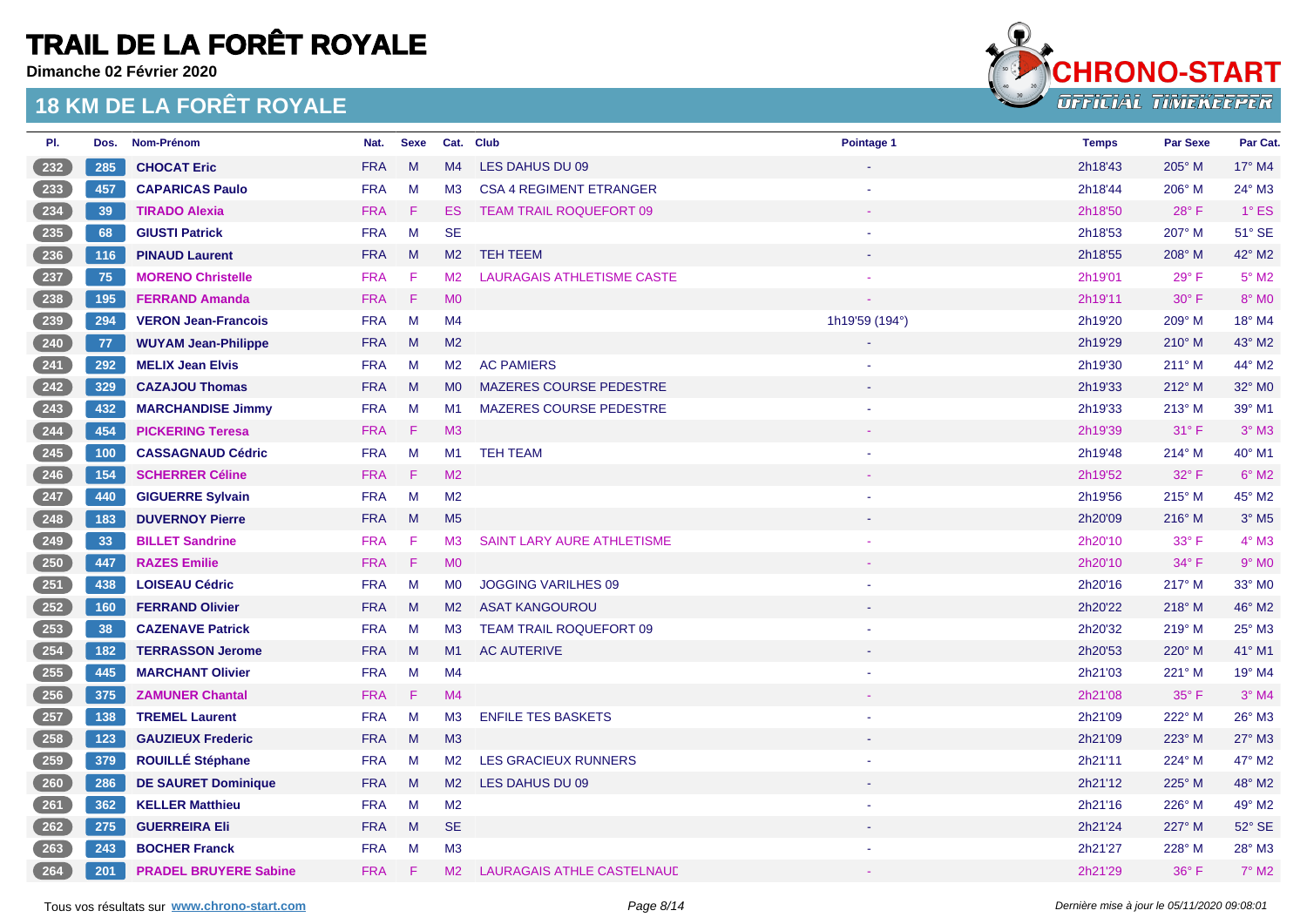**Dimanche 02 Février 2020**



| PI.                                           | Dos. | <b>Nom-Prénom</b>        | Nat.       | <b>Sexe</b> | Cat. Club      |                                   | Pointage 1 | <b>Temps</b> | <b>Par Sexe</b> | Par Cat.                   |
|-----------------------------------------------|------|--------------------------|------------|-------------|----------------|-----------------------------------|------------|--------------|-----------------|----------------------------|
| $\frac{265}{265}$                             | 199  | <b>VILOTTE Gilles</b>    | <b>FRA</b> | M           | M4             | LAURAGUAIS ATHLETISME CAST        |            | 2h21'30      | 229° M          | 20° M4                     |
| $266$                                         | 187  | <b>BOFFO Vincent</b>     | <b>FRA</b> | M           | M1             | <b>I RUN MAIDEN</b>               |            | 2h21'32      | $230^\circ$ M   | 42° M1                     |
| 267                                           | 46   | <b>POSOCCO Pierre</b>    | <b>FRA</b> | M           | M1             |                                   |            | 2h21'43      | 231° M          | 43° M1                     |
| $268$                                         | 413  | <b>BARBEAU Antony</b>    | <b>FRA</b> | M           | M <sub>0</sub> |                                   |            | 2h21'46      | 232° M          | 34° MO                     |
| 269                                           | 298  | <b>TREBOSC Ludovic</b>   | <b>FRA</b> | M           | M <sub>0</sub> |                                   |            | 2h21'47      | 233° M          | 35° M0                     |
| $270$                                         | 351  | <b>MERCURI Daniel</b>    | <b>FRA</b> | M           | M3             |                                   |            | 2h22'07      | 234° M          | 29° M3                     |
| 271                                           | 115  | <b>GOUBERT Marika</b>    | <b>FRA</b> | -F.         | M2             | <b>CAP 09</b>                     |            | 2h22'27      | $37^\circ$ F    | $8^\circ$ M2               |
| 272                                           | 156  | <b>SIDRAC Yahn</b>       | <b>FRA</b> | M           | <b>SE</b>      |                                   |            | 2h22'34      | 235° M          | 53° SE                     |
| 273                                           | 385  | <b>MORILLO Jerome</b>    | <b>FRA</b> | M           | <b>SE</b>      |                                   |            | 2h22'38      | 236° M          | $54^{\circ}$ SE            |
| $274$                                         | 191  | <b>LOT Patrick</b>       | <b>FRA</b> | M           | M <sub>5</sub> | POUMPILS DU CABARDES              |            | 2h22'41      | 237° M          | $4^{\circ}$ M <sub>5</sub> |
| 275                                           | 235  | <b>VAQUIE Lionel</b>     | <b>FRA</b> | M           | M <sub>0</sub> | <b>AC PAMIERS</b>                 |            | 2h23'09      | 238° M          | 36° MO                     |
| $276$                                         | 87   | <b>POUX Jean-Paul</b>    | <b>FRA</b> | M           | M <sub>3</sub> |                                   |            | 2h23'37      | $239^\circ$ M   | $30^\circ$ M3              |
| 277                                           | 388  | <b>DELHAYE Loic</b>      | <b>FRA</b> | M           | <b>MO</b>      | L'ESCUROISE - 09                  |            | 2h23'53      | $240^\circ$ M   | 37° M0                     |
| 278                                           | 327  | <b>LARRIEU Guillaume</b> | <b>FRA</b> | M           | M1             | <b>MAZERES COURSE PEDESTRE</b>    |            | 2h23'53      | 241° M          | 44° M1                     |
| 279                                           | 34   | <b>ORTUNO Sébastien</b>  | <b>FRA</b> | M           | M <sub>2</sub> |                                   |            | 2h24'17      | 242° M          | 50° M2                     |
| $\sqrt{280}$                                  | 246  | <b>ROLAND Eric</b>       | <b>FRA</b> | M           | M1             |                                   |            | 2h24'20      | $243^\circ$ M   | 45° M1                     |
| $\frac{281}{2}$                               | 442  | <b>RHODES Ludovic</b>    | <b>FRA</b> | M           | M1             | SPORT NATURE MONTGAILHARD         |            | 2h24'26      | 244° M          | 46° M1                     |
| $282$                                         | 411  | <b>EGEA Charlène</b>     | <b>FRA</b> | F.          | M <sub>0</sub> |                                   |            | 2h24'27      | $38^\circ$ F    | 10° M <sub>0</sub>         |
| $\frac{283}{ }$                               | 331  | <b>ESQUIROL Justine</b>  | <b>FRA</b> | -F.         | SE.            | <b>PHILIPPIDES</b>                |            | 2h24'28      | $39^\circ$ F    | $10^{\circ}$ SE            |
| 284                                           | 255  | <b>CORNEL Cathy</b>      | <b>FRA</b> | F           | M <sub>3</sub> | <b>TEAM CYCLES PASSION RUNNIN</b> |            | 2h25'26      | 40° F           | $5^\circ$ M3               |
| $\begin{array}{ c c } \hline 285 \end{array}$ | 448  | <b>CAPELLA Florent</b>   | <b>FRA</b> | M           | M2             | <b>CAP 09</b>                     |            | 2h26'17      | $245^\circ$ M   | 51° M2                     |
| $286$                                         | 145  | <b>BERGES Mickael</b>    | <b>FRA</b> | M           | M <sub>0</sub> |                                   |            | 2h26'24      | $246^\circ$ M   | 38° MO                     |
| 287                                           | 320  | <b>COMMINGES Gaëlle</b>  | <b>FRA</b> | Æ           | M <sub>0</sub> |                                   |            | 2h26'30      | $41^{\circ}$ F  | $11^{\circ}$ MO            |
| $288$                                         | 45   | <b>BOUILLOT Emerick</b>  | <b>FRA</b> | M           | M1             |                                   |            | 2h26'31      | 247° M          | 47° M1                     |
| 289                                           | 203  | <b>GRIBAUDO Magali</b>   | <b>FRA</b> | F.          | M1             | LES ZINZINS DES COTEAUX 31        |            | 2h26'51      | $42^{\circ}$ F  | $4^{\circ}$ M1             |
| $\sqrt{290}$                                  | 384  | <b>BRU Daniel</b>        | <b>FRA</b> | M           | M4             | <b>TEAM CALOR</b>                 |            | 2h26'57      | 248° M          | 21° M4                     |
| $\frac{291}{2}$                               | 220  | <b>COLLÉONI Isabelle</b> | <b>FRA</b> | -F.         | M1             |                                   |            | 2h26'59      | $43^\circ$ F    | $5^{\circ}$ M1             |
| $292$                                         | 53   | <b>RECOUDERC Jordi</b>   | <b>FRA</b> | M           | <b>SE</b>      |                                   |            | 2h27'54      | 249° M          | 55° SE                     |
| $\frac{293}{ }$                               | 237  | <b>CAVACECE Severine</b> | <b>FRA</b> | -F          | M2             | <b>CAPAMOUNT</b>                  |            | 2h27'58      | $44^{\circ}$ F  | $9°$ M <sub>2</sub>        |
| $294$                                         | 303  | <b>DUTRIEUX Maxime</b>   | <b>FRA</b> | M           | <b>SE</b>      | <b>CAPAMOUNT</b>                  |            | 2h27'58      | $250^\circ$ M   | 56° SE                     |
| $\frac{295}{2}$                               | 425  | <b>SURET Sébastien</b>   | <b>FRA</b> | M           | M <sub>2</sub> |                                   |            | 2h28'02      | 251° M          | 52° M2                     |
| $296$                                         | 337  | <b>GUILLE Benjamin</b>   | <b>FRA</b> | M           | M <sub>0</sub> | <b>TEAM BANFI</b>                 |            | 2h28'02      | 252° M          | 39° MO                     |
| (297)                                         | 426  | <b>SYLVESTRE Yannick</b> | <b>FRA</b> | M           | M <sub>0</sub> | <b>BELPECH</b>                    |            | 2h29'00      | 253° M          | 40° MO                     |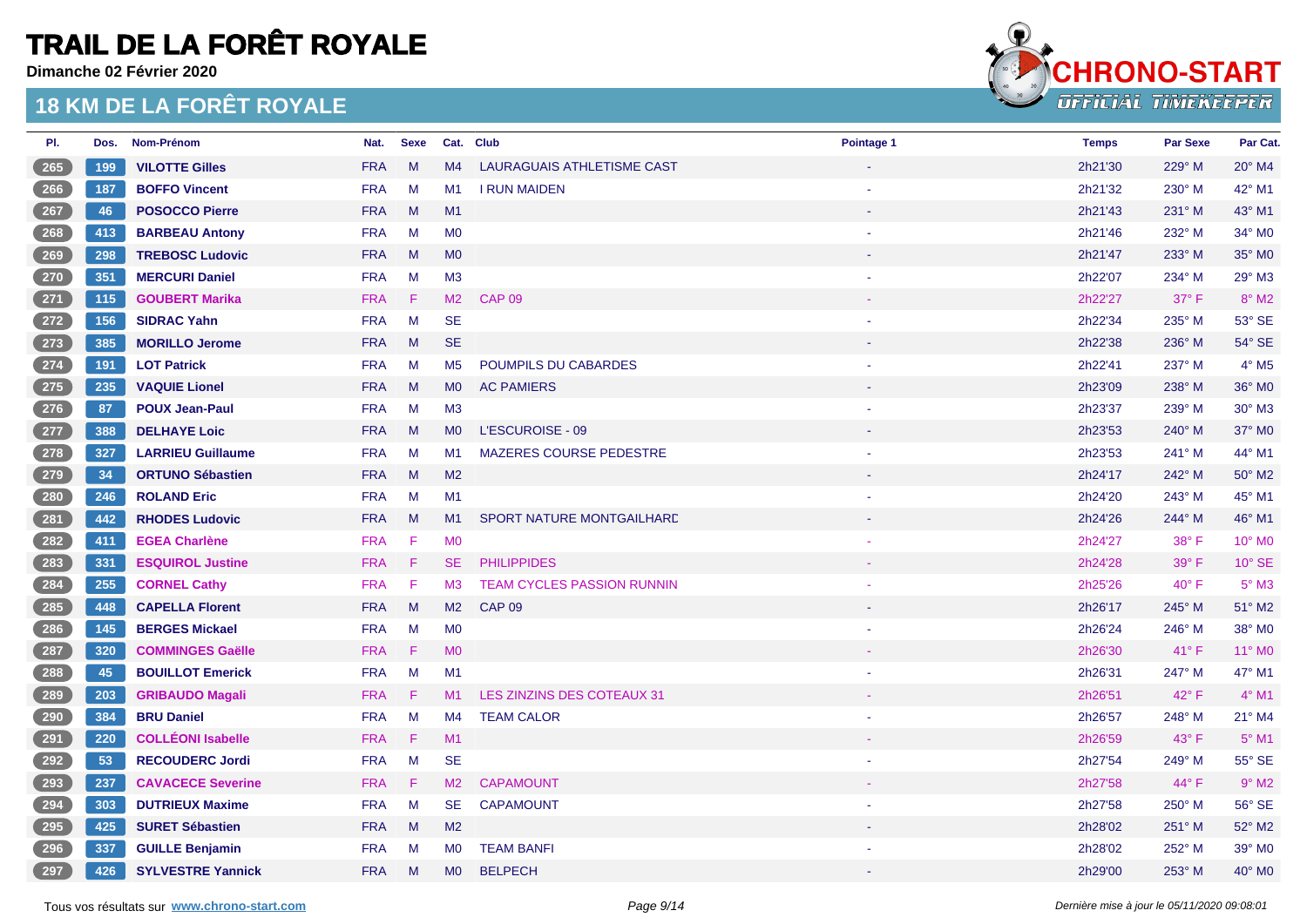**Dimanche 02 Février 2020**



| PI.   | Dos.       | Nom-Prénom                   | Nat.       | <b>Sexe</b> |                | Cat. Club                         | Pointage 1 | <b>Temps</b> | <b>Par Sexe</b> | Par Cat.                   |
|-------|------------|------------------------------|------------|-------------|----------------|-----------------------------------|------------|--------------|-----------------|----------------------------|
| 298   | 250        | <b>BERNARD Jerome</b>        | <b>FRA</b> | M           | M1             |                                   |            | 2h29'13      | $254^\circ$ M   | 48° M1                     |
| $299$ | 249        | <b>CABRERA Frederic</b>      | <b>FRA</b> | M           | M <sub>0</sub> |                                   |            | 2h29'24      | 255° M          | 41° MO                     |
| 300   | 54         | <b>RECOUDERC Julien</b>      | <b>FRA</b> | M           | <b>SE</b>      |                                   |            | 2h29'24      | 256° M          | 57° SE                     |
| 301   | 60         | <b>MESTRIE Christophe</b>    | <b>FRA</b> | M           | M <sub>2</sub> |                                   |            | 2h29'25      | 257° M          | 53° M2                     |
| 302   | 257        | <b>PUJOL Frédéric</b>        | <b>FRA</b> | M           | M <sub>0</sub> | <b>LAURAGAIS ATHLETISME CASTE</b> |            | 2h29'29      | 258° M          | 42° MO                     |
| 303   | 317        | <b>TOLEDO Virginie</b>       | <b>FRA</b> | -F          | M <sub>1</sub> |                                   |            | 2h29'31      | 45°F            | $6°$ M1                    |
| 304   | 314        | <b>FAUX Jeremy</b>           | <b>FRA</b> | M           | <b>SE</b>      |                                   |            | 2h29'33      | 259° M          | 58° SE                     |
| $305$ | 29         | <b>BERGÉ Philippe</b>        | <b>FRA</b> | M           | M <sub>4</sub> |                                   |            | 2h29'45      | 260° M          | 22° M4                     |
| 306   | 328        | <b>CILLIÈRES Roxane</b>      | <b>FRA</b> | -F.         | M1             | <b>MAZERES COURSE PEDESTRE</b>    |            | 2h30'48      | $46^{\circ}$ F  | $7°$ M1                    |
| 307   | $\sqrt{4}$ | <b>PAILLAS Jean-Marc</b>     | <b>FRA</b> | M           | M4             |                                   |            | 2h30'49      | 261° M          | 23° M4                     |
| 308   | 9          | <b>PAILLAS Jean-François</b> | <b>FRA</b> | M           | <b>SE</b>      |                                   |            | 2h30'49      | 262° M          | 59° SE                     |
| 309   | 70         | <b>REVERTER Magali</b>       | <b>FRA</b> | -F.         | M1             |                                   |            | 2h31'20      | 47° F           | $8°$ M1                    |
| 310   | 216        | <b>SZKOLNIK Chantal</b>      | <b>FRA</b> | -F          | M <sub>4</sub> |                                   |            | 2h31'21      | 48°F            | $4^\circ$ M4               |
| 311   | 380        | <b>CHATEAU Odile</b>         | <b>FRA</b> | -F.         | M4             | PORTET SUR GARONNE                |            | 2h31'22      | 49° F           | $5^\circ$ M4               |
| 312   | 264        | <b>COUDERT Christophe</b>    | <b>FRA</b> | M           | M3             |                                   |            | 2h31'23      | 263° M          | $31^\circ$ M3              |
| $313$ | 229        | <b>POUTIER Eric</b>          | <b>FRA</b> | M           | M2             | LES ZINZINS DES COTEAUX 31        |            | 2h31'52      | 264° M          | 54° M2                     |
| 314   | 302        | <b>COMBELLES Christophe</b>  | <b>FRA</b> | M           | M1             | <b>MAZERES COURSE PEDESTRE</b>    |            | 2h31'59      | 265° M          | 49° M1                     |
| 315   | 137        | <b>NOTARIO Sandrine</b>      | <b>FRA</b> | -F          | M <sub>2</sub> |                                   |            | 2h32'03      | $50^\circ$ F    | 10° M2                     |
| 316   | 97         | <b>MIRC Fabrice</b>          | <b>FRA</b> | M           | M2             | <b>LESMILLEPATTESCARBONNAIS</b>   |            | 2h32'11      | 266° M          | 55° M2                     |
| 317   | 113        | <b>BORDENEUVE Didier</b>     | <b>FRA</b> | M           | M3             |                                   |            | 2h32'12      | 267° M          | 32° M3                     |
| 318   | 333        | <b>MICHIELAN Cécile</b>      | <b>FRA</b> | -F.         | M1             | LES ZINZINS DES COTEAUX 31        |            | 2h32'17      | $51^{\circ}$ F  | $9°$ M1                    |
| 319   | 300        | <b>MANTIN Bulle</b>          | <b>FRA</b> | -F          | M1             | LES ZINZINS DES COTEAUX           |            | 2h32'17      | $52^{\circ}$ F  | $10^{\circ}$ M1            |
| 320   | 269        | <b>POUCHIN Aurélie</b>       | <b>FRA</b> | -F          | M1             | <b>LAC CASTELNAUDARY</b>          |            | 2h32'43      | 53° F           | $11^{\circ}$ M1            |
| 321   | 321        | <b>DOUSSE Marie</b>          | <b>FRA</b> | F           | M3             | LAURAGAIS ATHLE CASTELNAUL        |            | 2h32'44      | 54° F           | $6^\circ$ M3               |
| 322   | 215        | <b>GACHET Elodie</b>         | <b>FRA</b> | F           | M <sub>0</sub> | <b>LAURAGUAIS ATHLETIQUE CLUB</b> |            | 2h32'45      | 55°F            | 12° M <sub>0</sub>         |
| $323$ | 166        | <b>DORDOGNIN Denis</b>       | <b>FRA</b> | M           | M1             | S/L LAURAGAIS ATHLE CASTELN.      |            | 2h33'05      | 268° M          | 50° M1                     |
| 324   | 159        | <b>OREJAS-MARCU Virginie</b> | <b>FRA</b> | F.          | M2             | S/L LAURAGAIS ATHLE CASTELN.      |            | 2h33'05      | $56^{\circ}$ F  | $11^{\circ}$ M2            |
| $325$ | 175        | <b>LAMBERT Mathilde</b>      | <b>FRA</b> | F.          | SE.            | <b>LES GRACIEUX RUNNERS</b>       |            | 2h33'17      | $57^\circ$ F    | $11^\circ$ SE              |
| 326   | 143        | <b>CAZALS Fabrice</b>        | <b>FRA</b> | M           | M3             |                                   |            | 2h33'20      | 269° M          | 33° M3                     |
| 327   | 103        | <b>PLANTIE Marine</b>        | <b>FRA</b> | F           | <b>MO</b>      | <b>COUREURS MARCHEURS CAVAN</b>   |            | 2h33'24      | 58°F            | 13° M <sub>0</sub>         |
| 328   | 61         | <b>LOPEZ Christian</b>       | <b>FRA</b> | M           | M <sub>6</sub> |                                   |            | 2h33'34      | $270^\circ$ M   | $2^{\circ}$ M <sub>6</sub> |
| 329   | 428        |                              | <b>FRA</b> |             |                |                                   |            |              |                 | $5^\circ$ M5               |
|       |            | <b>COURTIN Daniel</b>        |            | M           | M <sub>5</sub> | <b>ACP 11</b>                     |            | 2h34'00      | 271° M          |                            |
| (330) | 281        | <b>DAUBIGEON Stéphane</b>    | <b>FRA</b> | M           | M <sub>2</sub> |                                   |            | 2h34'20      | 272° M          | 56° M2                     |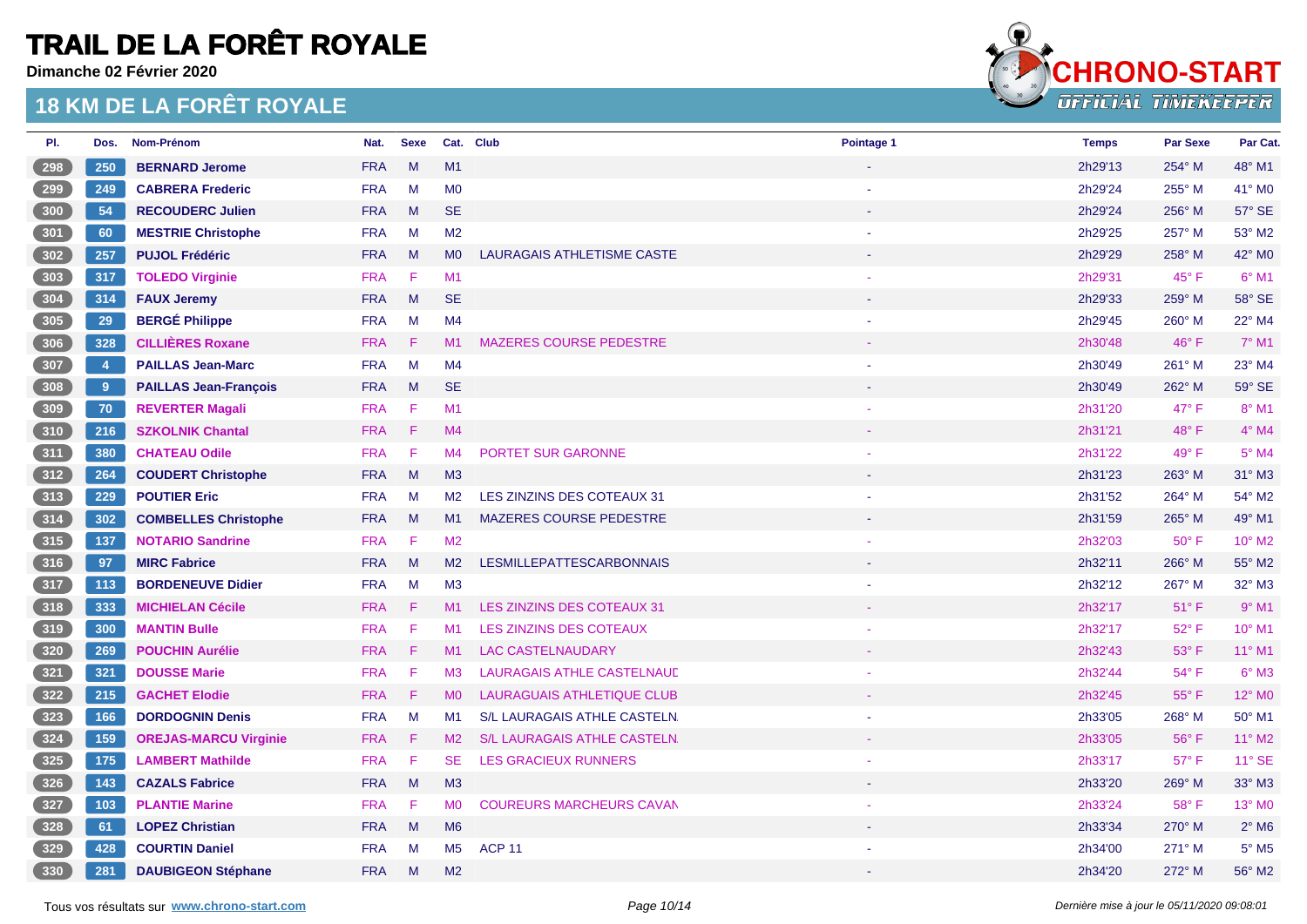**Dimanche 02 Février 2020**



| PI.   | Dos. | Nom-Prénom                      | Nat.       | <b>Sexe</b> |                | Cat. Club                        | Pointage 1 | <b>Temps</b> | <b>Par Sexe</b> | Par Cat.        |
|-------|------|---------------------------------|------------|-------------|----------------|----------------------------------|------------|--------------|-----------------|-----------------|
| 331   | 12   | <b>LOUPIAS Tristan</b>          | <b>FRA</b> | M           | M <sub>0</sub> |                                  |            | 2h34'34      | $273^\circ$ M   | 43° MO          |
| $332$ | 389  | <b>SAVIGNOL Audrey</b>          | <b>FRA</b> | F.          | <b>MO</b>      | L'ESCUROISE - 09                 |            | 2h34'51      | 59° F           | 14° M0          |
| $333$ | 471  | <b>CARBOU Guillaume</b>         | <b>FRA</b> | M           | <b>SE</b>      |                                  |            | 2h34'55      | 274° M          | 60° SE          |
| $334$ | 417  | <b>RANDY Coralie</b>            | <b>FRA</b> | -F.         | <b>SE</b>      | LAURAGAIS ATHLE CASTELNAUL       |            | 2h35'03      | $60^\circ$ F    | 12° SE          |
| $335$ | 208  | <b>ROBIC Deva</b>               | <b>FRA</b> | M           | MO             |                                  |            | 2h35'13      | 275° M          | 44° MO          |
| $336$ | 293  | <b>HERTEREAU Melanie</b>        | <b>FRA</b> | -F          | M <sub>2</sub> | <b>AC PAMIERS</b>                |            | 2h35'18      | $61^{\circ}$ F  | 12° M2          |
| 337   | 236  | <b>CAZENAVE-VAQUIÉ Marjorie</b> | <b>FRA</b> | -F.         | M <sub>0</sub> | <b>AC PAMIERS</b>                |            | 2h35'19      | 62°F            | $15^\circ$ MO   |
| $338$ | 373  | <b>GOUDEAU Nicolas</b>          | <b>FRA</b> | M           | M3             | <b>12/14 NIORT</b>               |            | 2h35'24      | 276° M          | 34° M3          |
| 339   | 462  | <b>BRUNET Pascal</b>            | <b>FRA</b> | M           | M <sub>3</sub> |                                  |            | 2h35'24      | 277° M          | 35° M3          |
| $340$ | 290  | <b>MAZAROTTI Jean-Louis</b>     | <b>FRA</b> | M           | M3             |                                  |            | 2h35'57      | 278° M          | 36° M3          |
| 341   | 205  | <b>REY Anthony</b>              | <b>FRA</b> | M           | M <sub>0</sub> |                                  |            | 2h36'27      | 279° M          | 45° MO          |
| $342$ | 169  | <b>BALAGEAS Axel</b>            | <b>FRA</b> | M           | <b>SE</b>      |                                  |            | 2h36'39      | 280° M          | 61° SE          |
| 343   | 167  | <b>GARRIDO Morgan</b>           | <b>FRA</b> | M           | <b>SE</b>      |                                  |            | 2h36'39      | 281° M          | 62° SE          |
| $344$ | 334  | <b>PÊCHEUR Samuel</b>           | <b>FRA</b> | M           | M1             |                                  |            | 2h36'46      | 282° M          | 51° M1          |
| 345   | 332  | <b>BECHU Manon</b>              | <b>FRA</b> | Æ           | <b>MO</b>      |                                  |            | 2h36'46      | 63° F           | 16° M0          |
| 346   | 304  | <b>ESCAFFIT Denis</b>           | <b>FRA</b> | M           | M4             | <b>LES ARPENTAYRES</b>           |            | 2h36'57      | 283° M          | 24° M4          |
| 347   | 66   | <b>GARCIA Mathieu</b>           | <b>FRA</b> | M           | <b>MO</b>      |                                  |            | 2h36'58      | 284° M          | 46° M0          |
| 348   | 185  | <b>DE PINHO Frédéric</b>        | <b>FRA</b> | M           | M <sub>2</sub> |                                  |            | 2h36'59      | 285° M          | 57° M2          |
| 349   | 230  | <b>VIATGE Ghislain</b>          | <b>FRA</b> | M           | M4             | <b>AVENTURIERS DU BITUME</b>     |            | 2h37'05      | 286° M          | 25° M4          |
| 350   | 403  | <b>CROS Jacques</b>             | <b>FRA</b> | M           | M7             | SPIRIDON CLUB DU PAYS D'OLMI     |            | 2h37'21      | 287° M          | $1°$ M7         |
| 351   | 51   | <b>BERNA Sandie</b>             | <b>FRA</b> | Æ           | <b>SE</b>      |                                  |            | 2h37'26      | $64^{\circ}$ F  | $13^\circ$ SE   |
| 352   | 307  | <b>MOREAU Bertrand</b>          | <b>FRA</b> | M           | M <sub>3</sub> | <b>VAL 31</b>                    |            | 2h37'27      | 288° M          | 37° M3          |
| 353   | 260  | <b>CAPRON Emmanuel</b>          | <b>FRA</b> | M           | M3             | <b>DAVIA</b>                     |            | 2h37'28      | 289° M          | 38° M3          |
| $354$ | 238  | <b>MARTINAZZI Sophie</b>        | <b>FRA</b> | -F          | M1             | <b>SPIRIDON PAYS DOLMES</b>      |            | 2h37'28      | 65°F            | 12° M1          |
| 355   | 41   | <b>DEPUNTIS Christophe</b>      | <b>FRA</b> | M           | <b>SE</b>      | <b>LES GRACIEUX RUNNERS</b>      |            | 2h38'00      | 290° M          | 63° SE          |
| 356   | 372  | <b>LOTIS Sandra</b>             | <b>FRA</b> | F.          | M3             | <b>ACPAMIERS</b>                 |            | 2h38'14      | 66°F            | 7° M3           |
| 357   | 63   | <b>COURTES Thierry</b>          | <b>FRA</b> | M           | M <sub>2</sub> |                                  |            | 2h38'23      | 291° M          | 58° M2          |
| $358$ | 467  | <b>ROGALLE Christelle</b>       | <b>FRA</b> | -F          | M1             |                                  |            | 2h38'23      | $67^\circ$ F    | $13^{\circ}$ M1 |
| 359   | 472  | --- Dossard Inconnu ---         |            |             |                |                                  |            | 2h38'28      |                 |                 |
| 360   | 479  | --- Dossard Inconnu ---         |            |             |                |                                  |            | 2h38'30      |                 |                 |
| 361   | 126  | <b>BERKANE Emir</b>             | <b>FRA</b> | M           | M1             | <b>TRANSPALETTE FRONTON CLUB</b> |            | 2h38'38      | 292° M          | 52° M1          |
| 362   | 410  | <b>CERNY Chrystelle</b>         | <b>FRA</b> | -F.         | M <sub>1</sub> |                                  |            | 2h38'57      | $68^{\circ}$ F  | $14^{\circ}$ M1 |
| 363   | 117  | <b>PINAUD Natacha</b>           | <b>FRA</b> | F           | M2             | <b>SPIRIDON DU PAYS D'OLMES</b>  |            | 2h39'02      | 69° F           | 13° M2          |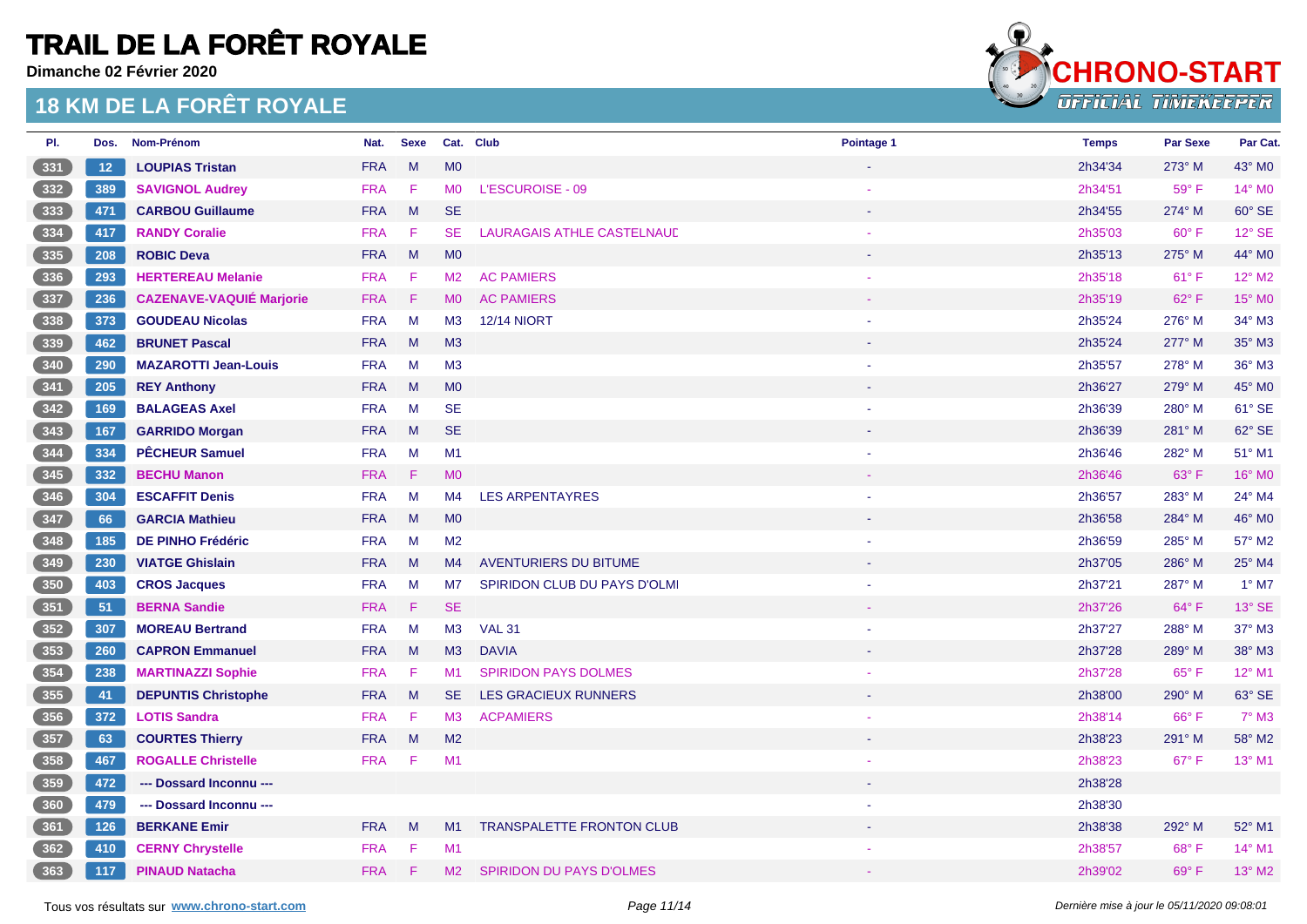**Dimanche 02 Février 2020**



| PI.                                              | Dos.  | Nom-Prénom                   | Nat.       | <b>Sexe</b> |                | Cat. Club                  | Pointage 1     | <b>Temps</b> | <b>Par Sexe</b> | Par Cat.        |
|--------------------------------------------------|-------|------------------------------|------------|-------------|----------------|----------------------------|----------------|--------------|-----------------|-----------------|
| 364                                              | 80    | <b>LAFON PLACETTE Irène</b>  | <b>FRA</b> | F           | <b>MO</b>      |                            |                | 2h39'04      | $70^\circ$ F    | $17^\circ$ MO   |
| $365$                                            | 140   | <b>DELAPLACE Agathe</b>      | <b>FRA</b> | F           | <b>MO</b>      |                            |                | 2h39'07      | $71^\circ$ F    | 18° MO          |
| 366                                              | 149   | <b>ZITOUNI Cherif</b>        | <b>FRA</b> | M           | M1             | <b>ACCREAU AVENTURE</b>    |                | 2h39'08      | 293° M          | 53° M1          |
| 367                                              | 289   | <b>MAZAROTTI Stephanie</b>   | <b>FRA</b> | F           | M <sub>2</sub> |                            |                | 2h39'26      | $72^{\circ}$ F  | 14° M2          |
| 368                                              | 390   | <b>NOT Céline</b>            | <b>FRA</b> | F           | M2             | CAP09                      |                | 2h40'28      | 73° F           | 15° M2          |
| $369$                                            | 406   | <b>CLAUDE Adeline</b>        | <b>FRA</b> | $\mathsf F$ | M <sub>2</sub> |                            |                | 2h40'28      | $74^\circ$ F    | 16° M2          |
| 370                                              | 441   | <b>MORO Sebastien</b>        | <b>FRA</b> | M           | M <sub>2</sub> |                            |                | 2h40'29      | 294° M          | 59° M2          |
| $371$                                            | 374   | <b>ZAMITH Laurence</b>       | <b>FRA</b> | F           | M <sub>3</sub> | <b>LES GAMBETTES</b>       |                | 2h40'51      | 75°F            | $8^\circ$ M3    |
| $\frac{372}{ }$                                  | 52    | <b>ZAMUNER Karine</b>        | <b>FRA</b> | F           | M2             | <b>BAROUSSE OXY</b>        |                | 2h41'04      | 76°F            | 17° M2          |
| $373$                                            | 409   | <b>AMALRIC Emmanuel</b>      | <b>FRA</b> | M           | M4             | <b>TEAM CALOR</b>          |                | 2h41'15      | 295° M          | 26° M4          |
| 374                                              | 198   | <b>GAY Alexandre</b>         | <b>FRA</b> | M           | M <sub>0</sub> |                            |                | 2h41'17      | 296° M          | 47° M0          |
| $375$                                            | 228   | <b>CAZAL Vincent</b>         | <b>FRA</b> | M           | <b>SE</b>      |                            |                | 2h41'17      | 297° M          | 64° SE          |
| 376                                              | 308   | <b>COSTA Julien</b>          | <b>FRA</b> | M           | M <sub>0</sub> |                            |                | 2h41'19      | 298° M          | 48° M0          |
| 377                                              | 194   | <b>BABY Nathalie</b>         | <b>FRA</b> | F           | M <sub>2</sub> | <b>TEAM PAPY COACH</b>     |                | 2h41'19      | $77^\circ$ F    | 18° M2          |
| 378                                              | 305   | <b>ANGLADE Karine</b>        | <b>FRA</b> | $\mathsf F$ | M2             | <b>TCAP</b>                |                | 2h41'25      | 78°F            | 19° M2          |
| $379$                                            | 36    | <b>BRAGHETTO Marie</b>       | <b>FRA</b> | $\mathsf F$ | M <sub>0</sub> |                            |                | 2h41'55      | 79° F           | 19° MO          |
| 380                                              | 99    | <b>CHAMAYOU Josian</b>       | <b>FRA</b> | M           | M1             |                            |                | 2h42'03      | 299° M          | 54° M1          |
| $381$                                            | 47    | <b>LATOUR Julien</b>         | <b>FRA</b> | M           | MO             |                            |                | 2h42'22      | 300° M          | 49° M0          |
| 382                                              | 444   | <b>CHARRY Carine</b>         | <b>FRA</b> | Æ           | M1             |                            |                | 2h43'55      | $80^\circ$ F    | 15° M1          |
| $383$                                            | 44    | <b>NAUDET Nicolas</b>        | <b>FRA</b> | M           | M1             | PORTET ATHLETIC CLUB       |                | 2h44'15      | 301° M          | 55° M1          |
| 384                                              | 404   | <b>STEWART Alecsa</b>        | <b>FRA</b> | F           | <b>MO</b>      |                            | 1h40'08 (201°) | 2h44'54      | 81°F            | 20° MO          |
| $385$                                            | 383   | <b>RIVES Stéphane</b>        | <b>FRA</b> | M           | M1             |                            |                | 2h45'30      | 302° M          | 56° M1          |
| $386$                                            | 224   | <b>JAMBART Michel</b>        | <b>FRA</b> | M           | M4             |                            |                | 2h45'35      | 303° M          | 27° M4          |
| $387$                                            | 150   | <b>BERGÉ Bernard</b>         | <b>FRA</b> | M           | M <sub>6</sub> | ATHLETISME 632 JSC CUGNAUX |                | 2h45'51      | 304° M          | $3°$ M6         |
| 388                                              | 55    | <b>FERRÉ Cécile</b>          | <b>FRA</b> | F           | M1             | PORTET ATHLETIC CLUB       |                | 2h45'58      | 82°F            | 16° M1          |
| 389                                              | 25    | <b>LE FLOCH Pascale</b>      | <b>FRA</b> | F           | M3             |                            |                | 2h45'58      | 83° F           | $9°$ M3         |
| 390                                              | 26    | <b>LE FLOCH Jean-Luc</b>     | <b>FRA</b> | M           | M <sub>4</sub> |                            |                | 2h45'59      | 305° M          | 28° M4          |
| 391                                              | 71    | <b>CHEREF Violaine</b>       | <b>FRA</b> | F           | <b>MO</b>      | ATHLE 632                  |                | 2h46'05      | 84° F           | 21° MO          |
| 392                                              | 412   | <b>ASSIÉ Isabelle</b>        | <b>FRA</b> | F           | M4             | <b>FROUZINS MONTAGNE</b>   |                | 2h46'05      | 85° F           | $6^\circ$ M4    |
| 393                                              | 313   | <b>MAMET Laurent</b>         | <b>FRA</b> | M           | M4             | <b>FOULLEES DU KERCORB</b> |                | 2h46'42      | 306° M          | 29° M4          |
| $\begin{array}{ c c }\n\hline\n394\n\end{array}$ | 49    | <b>GRENOUILLEAU Maryline</b> | <b>FRA</b> | F           | <b>SE</b>      |                            |                | 2h46'45      | 86°F            | 14° SE          |
| 395                                              | 464   | <b>VARONA Mylène</b>         | <b>FRA</b> | F           | M1             |                            |                | 2h46'52      | 87° F           | $17^{\circ}$ M1 |
| (396)                                            | $120$ | <b>RIPOSO Armand</b>         | <b>FRA</b> | M           | M <sub>2</sub> |                            | 1h42'41 (203°) | 2h47'46      | 307° M          | 60° M2          |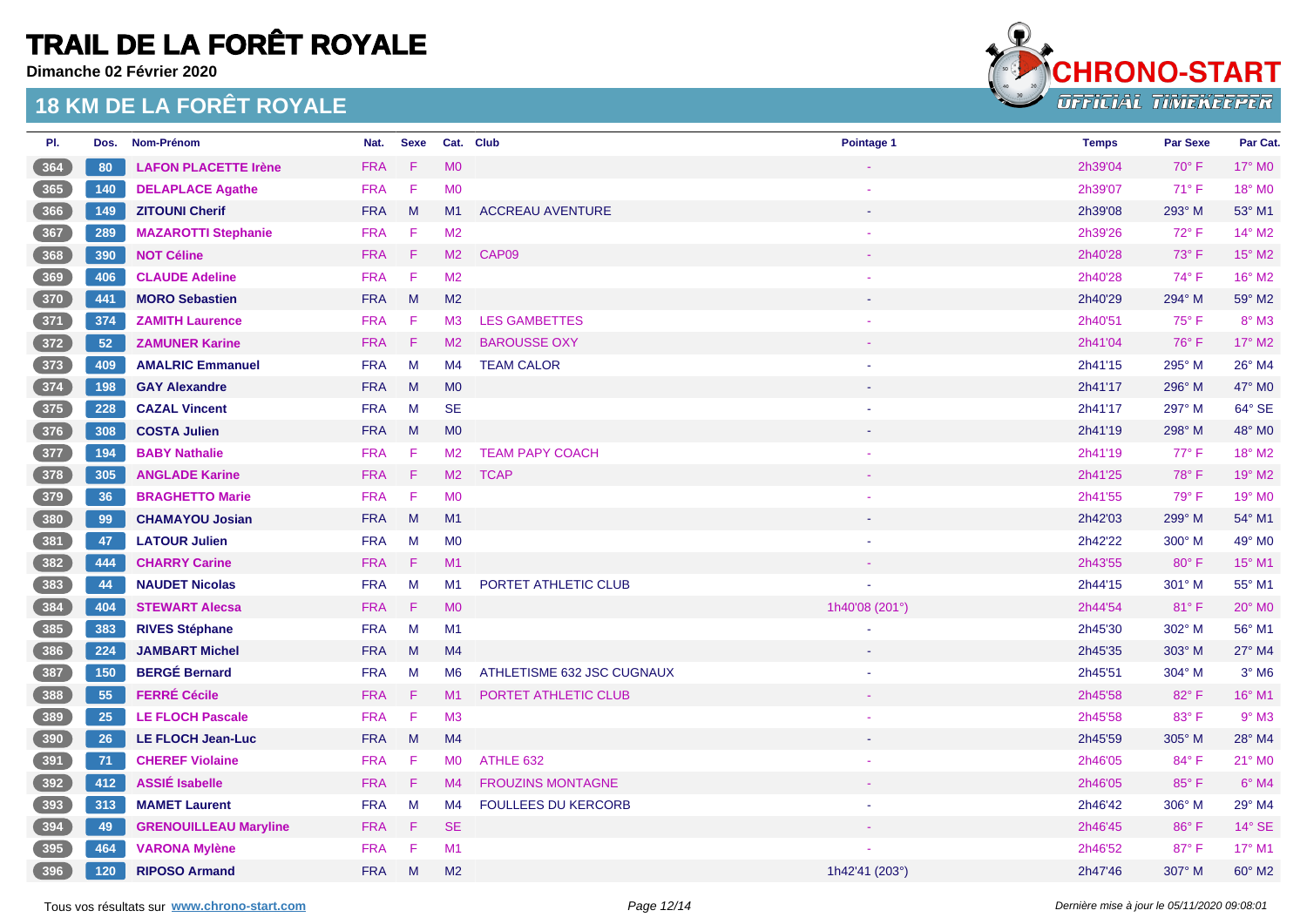**Dimanche 02 Février 2020**



| PI.                                                | Dos.           | Nom-Prénom                       | Nat.       | <b>Sexe</b> |                | Cat. Club                        | Pointage 1     | <b>Temps</b> | <b>Par Sexe</b> | Par Cat.                 |
|----------------------------------------------------|----------------|----------------------------------|------------|-------------|----------------|----------------------------------|----------------|--------------|-----------------|--------------------------|
| 397                                                | 130            | <b>MONIÉ Carine</b>              | <b>FRA</b> | -F          | M1             | <b>SPIRIDON PAYS D'OLMES</b>     |                | 2h48'11      | 88°F            | $18^{\circ}$ M1          |
| $398$                                              | 14             | <b>PONS Laurence</b>             | <b>FRA</b> | F           | M <sub>3</sub> |                                  |                | 2h50'14      | 89°F            | $10^{\circ}$ M3          |
| 399                                                | 346            | <b>FROISSARD Caroline</b>        | <b>FRA</b> | - F         | M2             | <b>AUTERIVE</b>                  |                | 2h50'17      | $90^\circ$ F    | 20° M2                   |
| $400$                                              | 349            | <b>LABORIE Catherine</b>         | <b>FRA</b> | -F          | M4             | PORTER ATHLETIC CLUB             |                | 2h51'13      | 91° F           | $7^\circ$ M4             |
| 401                                                | 162            | <b>UTTENWEILER Sandrine</b>      | <b>FRA</b> | -F          | M2             | VO2 MAX TARASCON SUR ARIEG       | 1h42'50 (204°) | 2h52'03      | 92° F           | $21^{\circ}$ M2          |
| $\left( 402\right)$                                | 170            | <b>DAMAS Luisa</b>               | <b>FRA</b> | - F         | M2             |                                  | 1h42'58 (205°) | 2h52'10      | 93° F           | 22° M2                   |
| (403)                                              | 171            | <b>ROUSSEAU Laurent</b>          | <b>FRA</b> | M           | M <sub>2</sub> |                                  |                | 2h52'58      | 308° M          | 61° M2                   |
| $404$                                              | 40             | <b>VIEIRA DA SILVA Stéphanie</b> | <b>FRA</b> | $-F$        | SE.            | <b>LES GRACIEUX RUNNERS</b>      |                | 2h53'25      | $94^{\circ}$ F  | $15^\circ$ SE            |
| (405)                                              | 339            | <b>MORELLATO Michel</b>          | <b>FRA</b> | $M_{\odot}$ | M2             | <b>LES GRACIEUX RUNNERS</b>      |                | 2h53'25      | 309° M          | 62° M2                   |
| $406$                                              | 240            | <b>FORGNON Valérie</b>           | <b>FRA</b> | -F          | M3             | <b>SPIRIDON CLUB PAYS DOLMES</b> |                | 2h53'34      | 95°F            | $11^{\circ}$ M3          |
| 407                                                | 179            | <b>OFFANT Chloe</b>              | <b>FRA</b> | - F         | M <sub>O</sub> |                                  | 1h44'08 (208°) | 2h54'59      | 96°F            | 22° M <sub>0</sub>       |
| $408$                                              | 136            | <b>CONNORD Nicolas</b>           | <b>FRA</b> | M           | M2             |                                  |                | 2h55'16      | $310^\circ$ M   | 63° M2                   |
| 409                                                | $121$          | <b>FONQUERGNE Céline</b>         | <b>FRA</b> | $-F$        | M2             |                                  | 1h43'03 (206°) | 2h55'48      | $97^\circ$ F    | 23° M2                   |
| $410$                                              | 15             | <b>MACE Olivier</b>              | <b>FRA</b> | $M_{\odot}$ | M3             |                                  | 1h45'31 (210°) | 2h55'56      | 311° M          | 39° M3                   |
| (411)                                              | 128            | <b>DE FREITAS ROCHA Sandrine</b> | <b>FRA</b> | -F          | M1             | <b>TCAP</b>                      | 1h43'57 (207°) | 2h56'14      | 98° F           | 19° M1                   |
| (412)                                              | 279            | <b>DRU Greg</b>                  | <b>FRA</b> | M           | M1             |                                  | 1h46'25 (212°) | 2h57'18      | $312^\circ$ M   | 57° M1                   |
| (413)                                              | 56             | <b>SEGOND Eric</b>               | <b>FRA</b> | M           | M2             | PORTET ATHLETIC CLUB             | 1h41'36 (202°) | 2h57'25      | $313^\circ$ M   | 64° M2                   |
| $\begin{array}{ c c c }\n\hline\n414\n\end{array}$ | 252            | <b>BOULANGER Antoine</b>         | <b>FRA</b> | M           | <b>SE</b>      |                                  |                | 2h57'58      | 314° M          | 65° SE                   |
| (415)                                              | 93             | <b>MOMBOISSE Brice</b>           | <b>FRA</b> | M           | <b>SE</b>      |                                  | $\sim$         | 2h58'05      | $315^\circ$ M   | 66° SE                   |
| (416)                                              | 132            | <b>PUBILL Marie Carmen</b>       | <b>FRA</b> | -F          | M <sub>5</sub> | SPIRIDON CLUB PAYS D'OLMES       | 1h44'25 (209°) | 2h58'43      | 99° F           | $1^\circ$ M <sub>5</sub> |
| 417                                                | 22             | <b>CHEBRET Kevin</b>             | <b>FRA</b> | M           | <b>SE</b>      |                                  |                | 2h58'57      | $316^\circ$ M   | 67° SE                   |
| (418)                                              | 186            | <b>ESCANDE Maguelone</b>         | <b>FRA</b> | - F         | <b>MO</b>      |                                  |                | 3h00'15      | $100^\circ$ F   | 23° M0                   |
| (419)                                              | 196            | <b>FERRAND Nicolas</b>           | <b>FRA</b> | M           | M1             |                                  | 1h59'00 (230°) | 3h01'45      | $317^\circ$ M   | 58° M1                   |
| 420                                                | 376            | <b>MOITRY Philippe</b>           | <b>FRA</b> | $M_{\odot}$ | M4             |                                  | 1h46'38 (213°) | 3h02'25      | 318° M          | 30° M4                   |
| (421)                                              | 407            | <b>ANDRIEU Olivier</b>           | <b>FRA</b> | M           | M1             |                                  | 1h46'20 (211°) | 3h05'27      | $319^\circ$ M   | 59° M1                   |
| 422                                                | 72             | <b>KIKOLSKI Sandrine</b>         | <b>FRA</b> | -F          | M1             | ATHLE 632                        | 1h51'10 (222°) | 3h06'44      | $101^{\circ}$ F | 20° M1                   |
| $\frac{423}{ }$                                    | 112            | <b>BOUSQUET Myriam</b>           | <b>FRA</b> | - F         | M1             | <b>SPIRIDON</b>                  | 1h48'15 (217°) | 3h06'52      | $102^{\circ}$ F | 21° M1                   |
| $424$                                              | 131            | <b>BOUISSIERE Laurie</b>         | <b>FRA</b> | -F          | M1             | SPIRIDON CLUB PAYS D'OLMES       | 1h47'54 (215°) | 3h06'52      | 103° F          | 22° M1                   |
| (425)                                              | 234            | <b>FILLOUX Gaetan</b>            | <b>FRA</b> | M           | M <sub>0</sub> |                                  | 1h48'01 (216°) | 3h07'01      | 320° M          | 50° M0                   |
| $426$                                              | 59             | <b>GANDARILLAS Sarah</b>         | <b>FRA</b> | -F          | <b>SE</b>      | <b>MIMI</b>                      | 1h55'17 (228°) | 3h12'19      | $104^\circ$ F   | $16°$ SE                 |
| $\frac{427}{ }$                                    | 58             | <b>GABRIELI Nicolas</b>          | <b>FRA</b> | M           | <b>SE</b>      | <b>MIMI</b>                      | 1h55'20 (229°) | 3h12'19      | 321° M          | 68° SE                   |
| $\begin{array}{ c c }\n\hline\n428\n\end{array}$   | 204            | <b>BARRANTES Carlos</b>          | <b>FRA</b> | $M_{\odot}$ | M <sub>4</sub> |                                  | 1h49'57 (221°) | 3h12'32      | 322° M          | 31° M4                   |
| (429)                                              | $\overline{1}$ | <b>MARQUION Arnauld</b>          | <b>FRA</b> | M           | <b>SE</b>      |                                  | 1h49'13 (218°) | 3h12'40      | 323° M          | 69° SE                   |